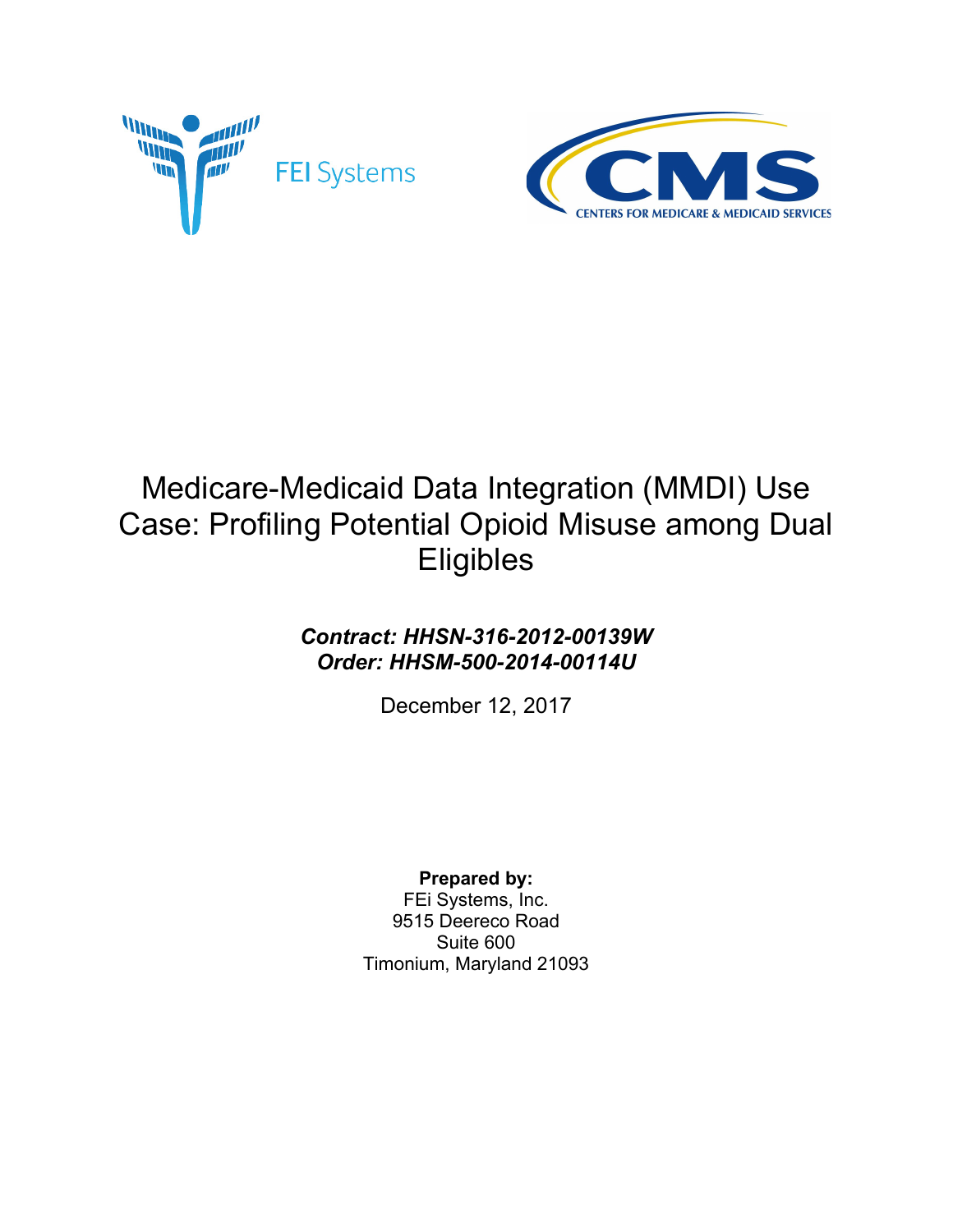# **Table of Contents**

| 1 |       |                                                                                                                                                         |  |  |
|---|-------|---------------------------------------------------------------------------------------------------------------------------------------------------------|--|--|
| 2 |       |                                                                                                                                                         |  |  |
| 3 |       |                                                                                                                                                         |  |  |
|   | 3.1   |                                                                                                                                                         |  |  |
|   | 3.2   |                                                                                                                                                         |  |  |
|   | 3.3   |                                                                                                                                                         |  |  |
| 4 |       |                                                                                                                                                         |  |  |
|   | 4.1   |                                                                                                                                                         |  |  |
|   | 4.1.1 | Opioid and Benzodiazepine Prescription Fills among Dual Eligibles 3                                                                                     |  |  |
|   | 4.1.2 | Most Commonly Filled Generic Opioids among Dual Eligibles 4                                                                                             |  |  |
|   | 4.1.3 | Number of Fills, Strength of Dosage per Fill, and Number of Days<br>Supplied per Fill among Dual Eligibles with at Least One Opioid Prescription Fill 5 |  |  |
|   | 4.1.4 | Number of Pharmacies and Number of Prescribers Used Among Dual                                                                                          |  |  |
|   |       | 4.1.5 Prevalence of Concurrent Opioid Fills among Dual Eligibles with at Least                                                                          |  |  |
|   | 4.2   | Opioid Prescription Fills among Dual Eligibles Based on Demographics and                                                                                |  |  |
|   | 4.3   | Profile of Prescription Opioid Use and Prescribing Behaviors Based on                                                                                   |  |  |
|   | 4.4   |                                                                                                                                                         |  |  |
|   | 4.5   |                                                                                                                                                         |  |  |
| 5 |       |                                                                                                                                                         |  |  |
| 6 |       |                                                                                                                                                         |  |  |
|   |       |                                                                                                                                                         |  |  |
|   |       |                                                                                                                                                         |  |  |
|   |       |                                                                                                                                                         |  |  |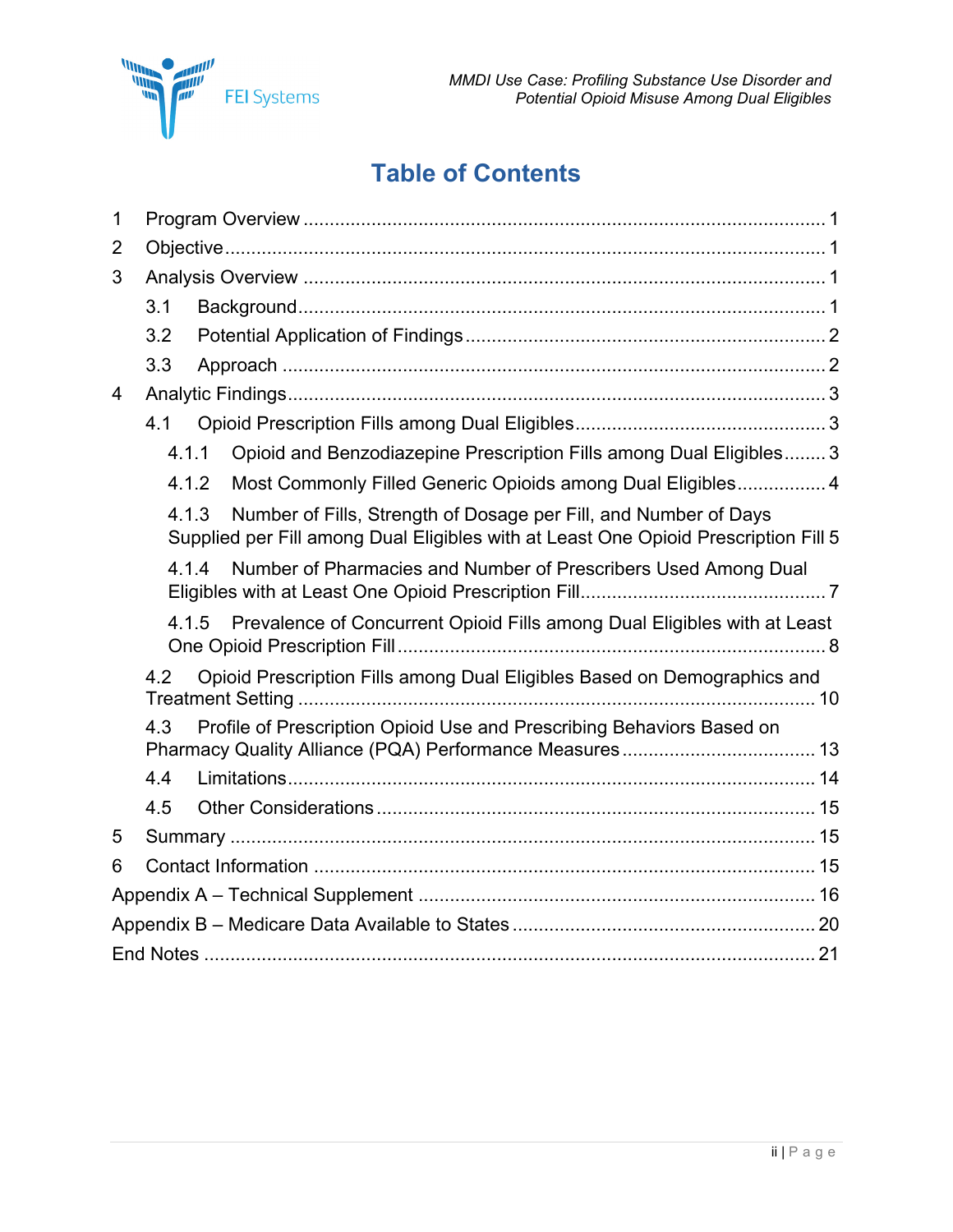# **List of Tables**

| Table 1: Rankings of Most Commonly Filled Opioids among Dual Eligibles with at Least |  |
|--------------------------------------------------------------------------------------|--|
|                                                                                      |  |
| Table 2: Pharmacy Quality Alliance (PQA) Performance Measure: Completion Use of      |  |
| Opioids from Multiple Providers or at High Dosage among Dual Eligibles               |  |
|                                                                                      |  |
| Table 3: LTSS Reporting Categories Based on MAX Person Summary File  19              |  |
|                                                                                      |  |

# **List of Figures**

| Figure 1: Percentage of Dual Eligibles with Opioid Fills, with and without               |
|------------------------------------------------------------------------------------------|
| Benzodiazepines, in State B, 2014<br>4                                                   |
| Figure 2: Percentage of Dual Eligibles with at Least One Opioid Fill by Number of        |
| $\overline{5}$                                                                           |
| Figure 3: Percentage of Dual Eligibles with at Least One Opioid Fill by Dosage of Opioid |
| Fills in State B, 2014<br>. 6                                                            |
| Figure 4: Percentage of Dual Eligibles with at Least One Opioid Fill by Length of        |
| Consecutive Days Supplied per Fill in State B, 2014<br>. 6                               |
| Figure 5: Percentage of Dual Eligibles with at Least One Opioid Fill by Number of        |
| Prescribers in State B, 2014.<br>-7                                                      |
| Figure 6: Percentage of Dual Eligibles with at Least One Opioid Fill by Number of        |
| - 8                                                                                      |
| Figure 7: Percentage of Dual Eligibles with Concurrent Opioid Fills, by Crediting, in    |
| State B, 2014<br>- 9                                                                     |
| Figure 8: Percentage of Dual Eligibles with Concurrent Opioid and Benzodiazepine Fills   |
| . 9                                                                                      |
| Figure 9: Percentage of Dual Eligibles with at Least One Opioid Prescription Fill by Age |
| …… 10                                                                                    |
| Figure 10: Percentage of Dual Eligibles with at Least One Opioid Prescription Fill by    |
|                                                                                          |
| Figure 11: Percentage of Dual Eligibles with at Least One Opioid Prescription Fill by    |
|                                                                                          |
| Figure 12: Percentage of Dual Eligibles with at Least One Opioid Prescription Fill by    |
|                                                                                          |
| Figure 13: Percentage of Full/Nearly Full Non-Cancer Dual Eligibles with at Least One    |
| Opioid Prescription Fill by Presence of a Behavioral Health Condition in State           |
|                                                                                          |
| 13                                                                                       |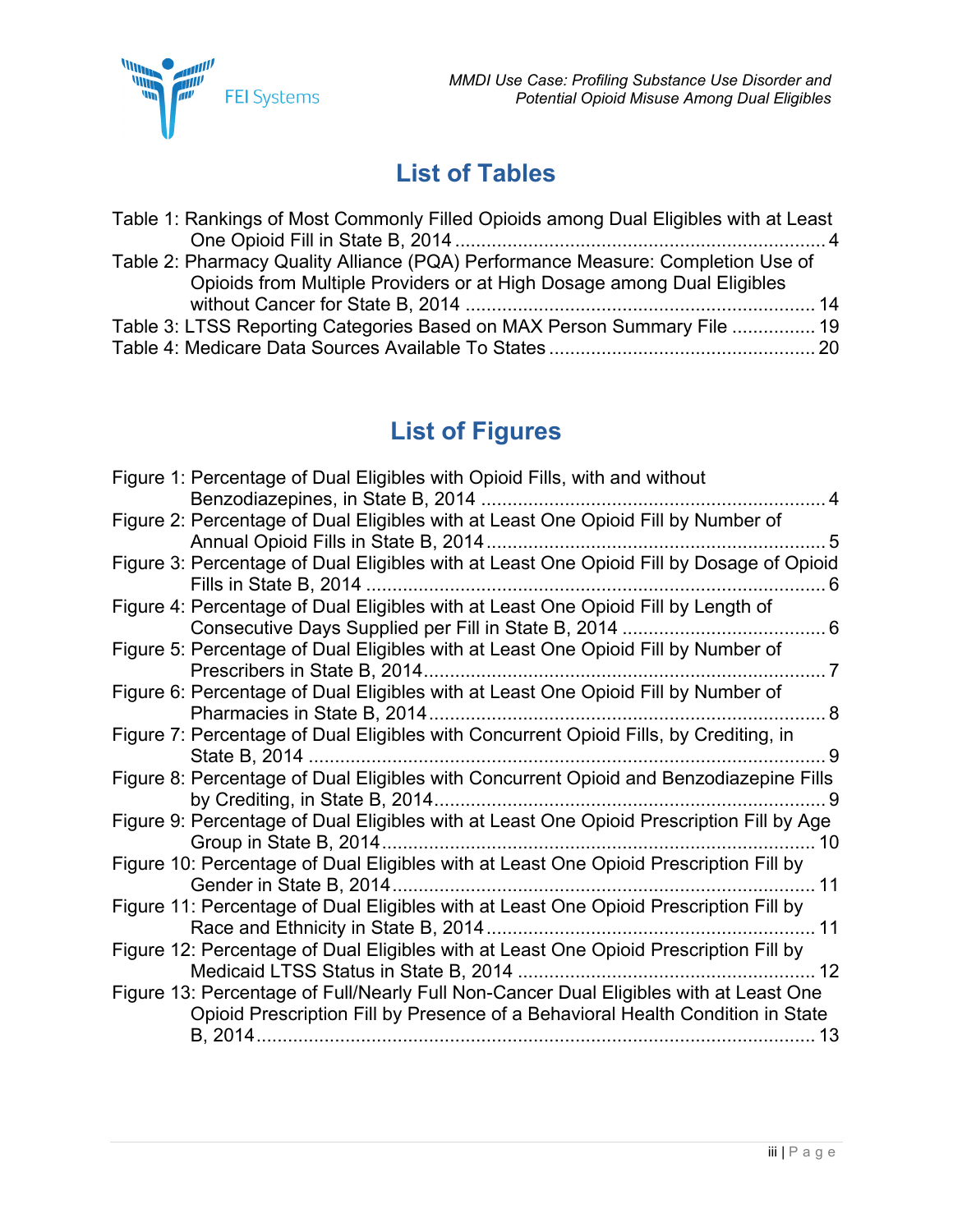*MMDI Use Case: Profiling Substance Use Disorder and Potential Opioid Misuse Among Dual Eligibles*



## <span id="page-3-0"></span>**1 Program Overview**

The Medicare-Medicaid Data Integration (MMDI) program is an initiative jointly sponsored by the Centers for Medicare & Medicaid Services (CMS) Medicare-Medicaid Coordination Office (MMCO) and the Center for Medicaid and CHIP Services (CMCS). The focus of the MMDI program is to provide technical support to selected states and assist them with integrating Medicare and Medicaid data in order to enhance care coordination and reduce costs for the dual eligible population. In each contract year, the MMDI team collaborates with a certain number of participating Financial Alignment Initiative (FAI) and Medicaid Innovation Accelerator Program (IAP) states to gain indepth understanding of the data integration challenges faced, provide technical support and assistance in addressing those challenges, and document common issues and best practices. One of the services offered by the MMDI team is to provide states with use cases that demonstrate how states can leverage integrated Medicare and Medicaid data to potentially inform policy and program design, educate stakeholders, and benefit dual eligibles.

## <span id="page-3-1"></span>**2 Objective**

The goal of this use case is to identify ways in which states can leverage integrated Medicare-Medicaid data to generate a profile of prescription opioid use among their dual eligible populations.

## <span id="page-3-2"></span>**3 Analysis Overview**

### <span id="page-3-3"></span>**3.1 Background**

Opioid use disorders and prescription opioid misuse[\\*](#page-3-4) are prevalent and costly public health problems in the United States. Nearly two million Americans were identified as having a diagnosed opioid use disorder in  $2015<sup>1</sup>$  $2015<sup>1</sup>$  $2015<sup>1</sup>$  Additionally, of the 97.5 million individuals ages 12 and older who received a prescription pain reliever in 2015, 12.5 million reported misusing their prescriptions.<sup>[2](#page-23-2)</sup> In an attempt to prevent opioid-related mortality, morbidity, and cost, many states are implementing efforts to improve safer prescribing of opioids.[3](#page-23-3)

Dual eligibles may have increased risk for opioid misuse due to higher rates of cooccurring substance use disorder (SUD) and chronic pain compared to both the Medicare-only and Medicaid-only populations.[4](#page-23-4) To address prescription opioid misuse among dual eligibles, states must understand prescription filling patterns and factors associated with opioid misuse within this population. This use case shows states how to

<span id="page-3-4"></span> <sup>\*</sup> In the 2015 National Survey on Drug Use and Health, the definition of misuse referred to the use of prescription drugs in any way a doctor did not direct respondents to use them and focused specifically on behaviors that constituted misuse. Examples of behaviors that were presented to respondents for misuse included (a) use without a prescription of the respondent's own; (b) use in greater amounts, more often, or longer than told to take a drug; or (c) use in any other way a doctor did not tell respondents to take a drug." See endnote 1 for the source.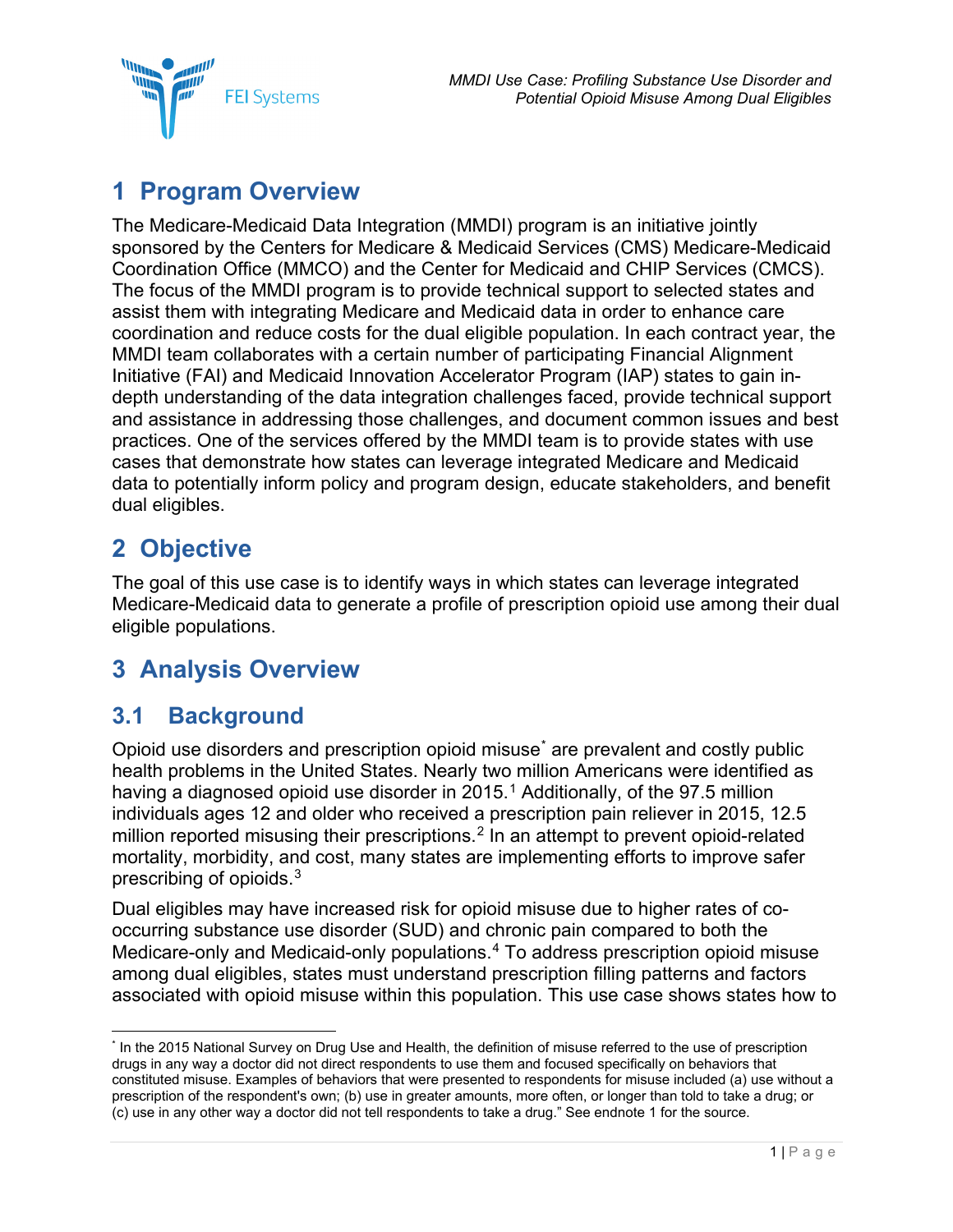

use Part D Prescription Drug Event (PDE) data, with other Medicare and Medicaid data sources, to examine opioid prescription fills among dual eligible beneficiaries.

### <span id="page-4-0"></span>**3.2 Potential Application of Findings**

- **Care Coordination**
	- States can utilize the use case analytics to detect the frequency of opioid prescribing and of potentially dangerous prescribing practices, such as prescribing high dosages, prescribing opioids for extended amounts of time, and prescribing multiple substances. In turn, states can use these methods to identify dual eligibles who are engaging in these prescription filling practices and who could benefit from care coordination or other interventions to address potential opioid misuse.
- **Program Planning and Evaluation**
	- States can use the analytics demonstrated herein, combined with other data, to predict the need for and cost of behavioral health care services for dual eligibles who may be at risk of opioid SUD.
	- States can use the analytics to evaluate the efficacy of programs and interventions aimed at opioid misuse.

#### <span id="page-4-1"></span>**3.3 Approach**

The MMDI team used calendar year (CY) 2014 historic Medicare data and Medicaid Analytic eXtract (MAX) data for a sample state, hereafter referred to as "State B," to conduct this analysis. All analyses were performed in CMS' Virtual Research Data Center (VRDC).

The Medicare files used include:

- Historic Medicare Part D PDE data from the Integrated Data Repository (IDR)
- Master Beneficiary Summary File (MBSF) Base segment from the Chronic Conditions Data Warehouse (CCW)
- Chronic Conditions, and Other Chronic or Potentially Disabling Conditions segments from the CCW

As a proxy for the state's Medicaid data, we used MAX files. The MAX files are summarized Medicaid data designed for research and analytic purposes.

The analytic sample included full-benefit dual eligibles who had Medicare Parts A/B or Part C (Medicare Advantage) and Medicare Part D for 11 or more months of the year or, for those who died, for all months they were alive during the year. This "full/nearly full" coverage approach yields more precise annual estimates of opioid fills. However, it may exclude beneficiaries who were newly enrolled or had coverage lapses during the observation year.

For chronic conditions analyses, we further limited the sample to beneficiaries with 11 or more months of Medicare fee-for-service (FFS) Parts A/B coverage. This cohort is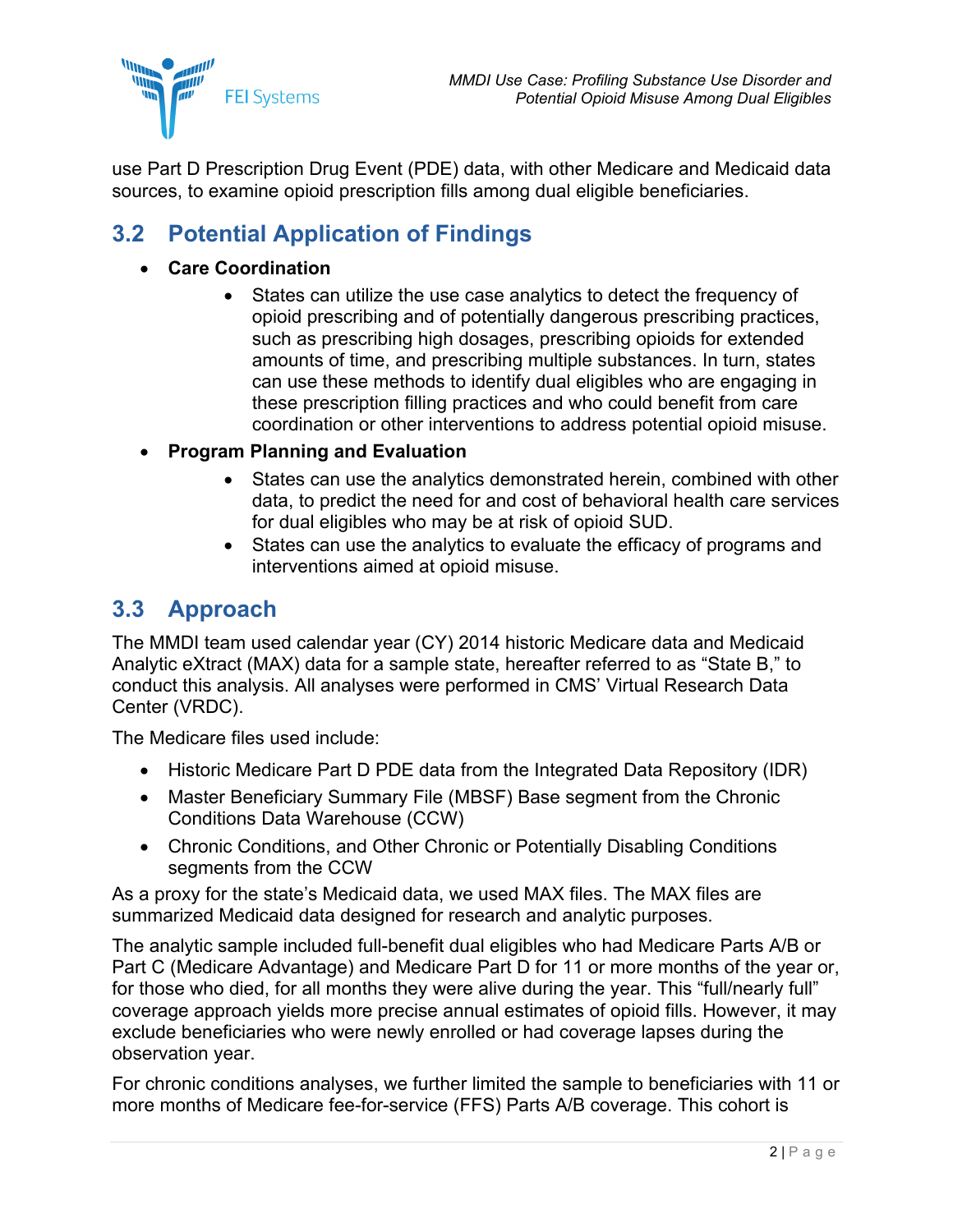

referred to as "full/nearly full Medicare FFS." This limitation provides the most robust chronic conditions prevalence estimates possible because it assures a complete claims history for the identification of diagnosis and procedure codes associated with chronic conditions. Beneficiaries enrolled in Medicare Advantage are excluded since their encounter records are not yet available through CMS for states' use.[\\*](#page-5-3)

We utilized the Prescription Drug Monitoring Program Training and Technical Assistance Center (PDMP TTAC) Guide on Calculating Daily Morphine Milligram Equivalents (MMEs)<sup>[5](#page-23-5)</sup> to identify opioid analgesics and to determine the generic drug name, master form (tablet, solution, patch), and strength per unit.

States may want to use additional data sources for their profiles depending on the desired elements or measures. For more detail on data sources, methodologies, and variables, states may refer to Appendix A – [Technical Supplement.](#page-18-0)

## <span id="page-5-0"></span>**4 Analytic Findings**

In this section, the MMDI team presents findings for State B and describes the analytic approach. All analyses were conducted at the state level. To protect the confidentiality of State B, we do not report identifiable information such as the number of dual eligible beneficiaries or opioid fills.

### <span id="page-5-1"></span>**4.1 Opioid Prescription Fills among Dual Eligibles**

#### <span id="page-5-2"></span>**4.1.1 Opioid and Benzodiazepine Prescription Fills among Dual Eligibles**

Using PDE data, we identified beneficiaries as having an opioid fill if they had a PDE at any time during the year with a national drug code (NDC) that matched the opioid drug class in the PDMP TTAC guide. Given the increased risk of overdose among individuals who co-use opioids and benzodiazepines,<sup>[6](#page-23-6)</sup> those who had opioid fills were further subdivided based on whether they had a benzodiazepine fill in addition to an opioid fill.

As shown in [Figure 1,](#page-6-2) 28% of dual eligibles in State B had at least one opioid fill in 2014. A little less than one-third of beneficiaries who had an opioid fill also had a fill for benzodiazepines within the same year.

<span id="page-5-3"></span>States participating in the Financial Alignment Initiative may have access to Medicare-Medicaid Plan (MMP) encounters for their demonstrations.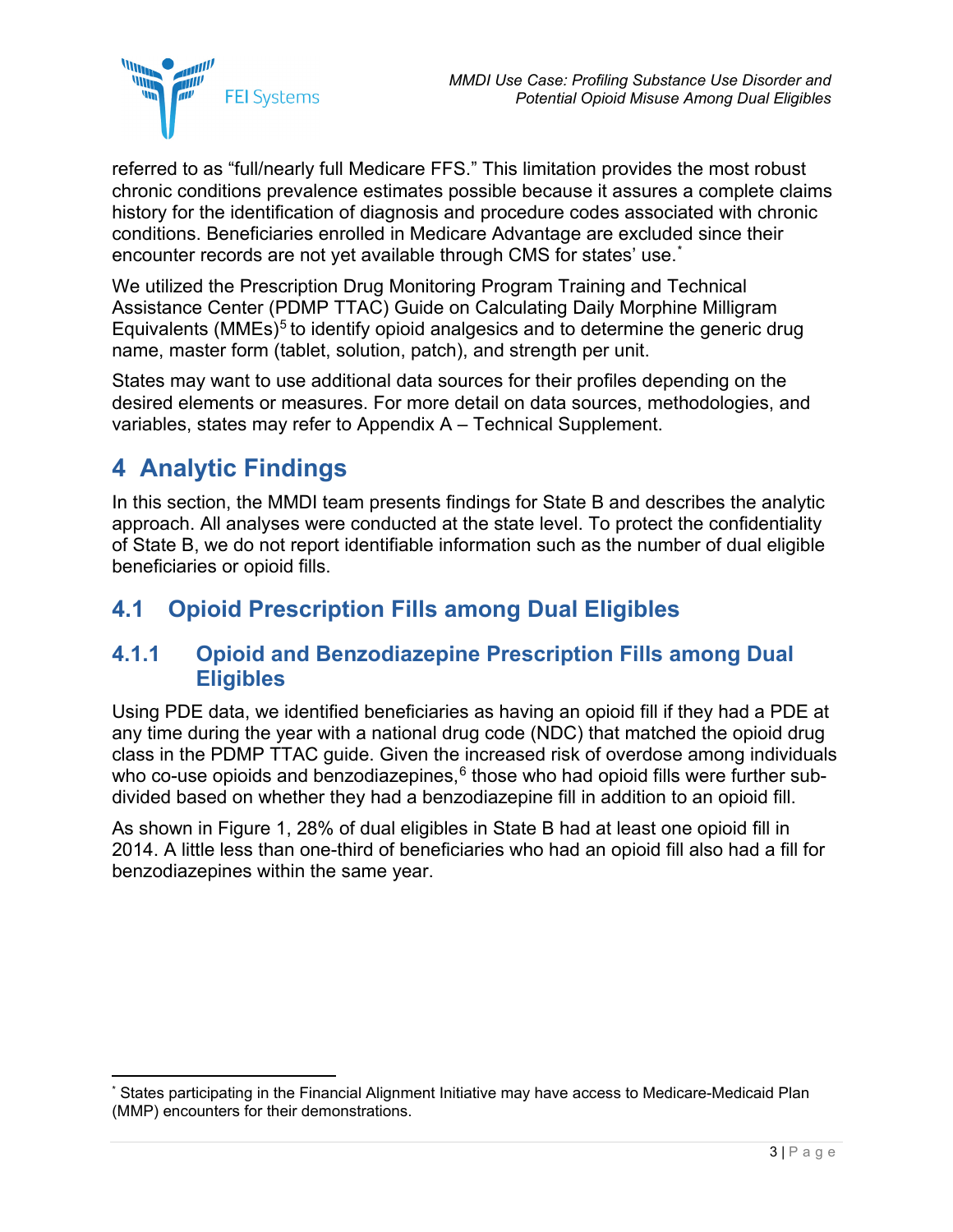<span id="page-6-2"></span>*Figure 1: Percentage of Dual Eligibles with Opioid Fills, with and without Benzodiazepines, in State B, 2014*



### <span id="page-6-0"></span>**4.1.2 Most Commonly Filled Generic Opioids among Dual Eligibles**

To provide greater insight into the specific opioid drugs filled by State B's dual eligible population, we identified the most commonly filled opioids by generic drug name[\\*](#page-6-3) based on the percentage of beneficiaries who filled a prescription [\(Table 1\)](#page-6-1). Acetaminophen/ Oxycodone Hydrochloride was the most commonly filled opioid for this population.

| Ranking | <b>Generic Drug Name</b>              | <b>Percentage Of Dual Eligibles</b><br><b>With a Prescription Fill</b> |
|---------|---------------------------------------|------------------------------------------------------------------------|
| 1       | Acetaminophen/Oxycodone Hydrochloride | 40.9%                                                                  |
| 2       | Tramadol Hydrochloride                | 34.4%                                                                  |
| 3       | Acetaminophen/Hydrocodone Bitartrate  | 17.5%                                                                  |
| 4       | Acetaminophen/Codeine Phosphate       | 16.2%                                                                  |
| 5       | Oxycodone Hydrochloride               | 15.3%                                                                  |
| 6       | Fentanyl                              | 6.3%                                                                   |
| 7       | Acetaminophen/Tramadol Hydrochloride  | 6.2%                                                                   |
| 8       | Morphine Sulfate                      | 5.8%                                                                   |
| 9       | Hydromorphone Hydrochloride           | 3.4%                                                                   |

<span id="page-6-1"></span>*Table 1: Rankings of Most Commonly Filled Opioids among Dual Eligibles with at Least One Opioid Fill in State B, 2014*

<span id="page-6-3"></span> <sup>\*</sup> The methodology used to identify opioid NDCs and associated generic drug names is described in Appendix A – [Technical Supplement.](#page-18-0)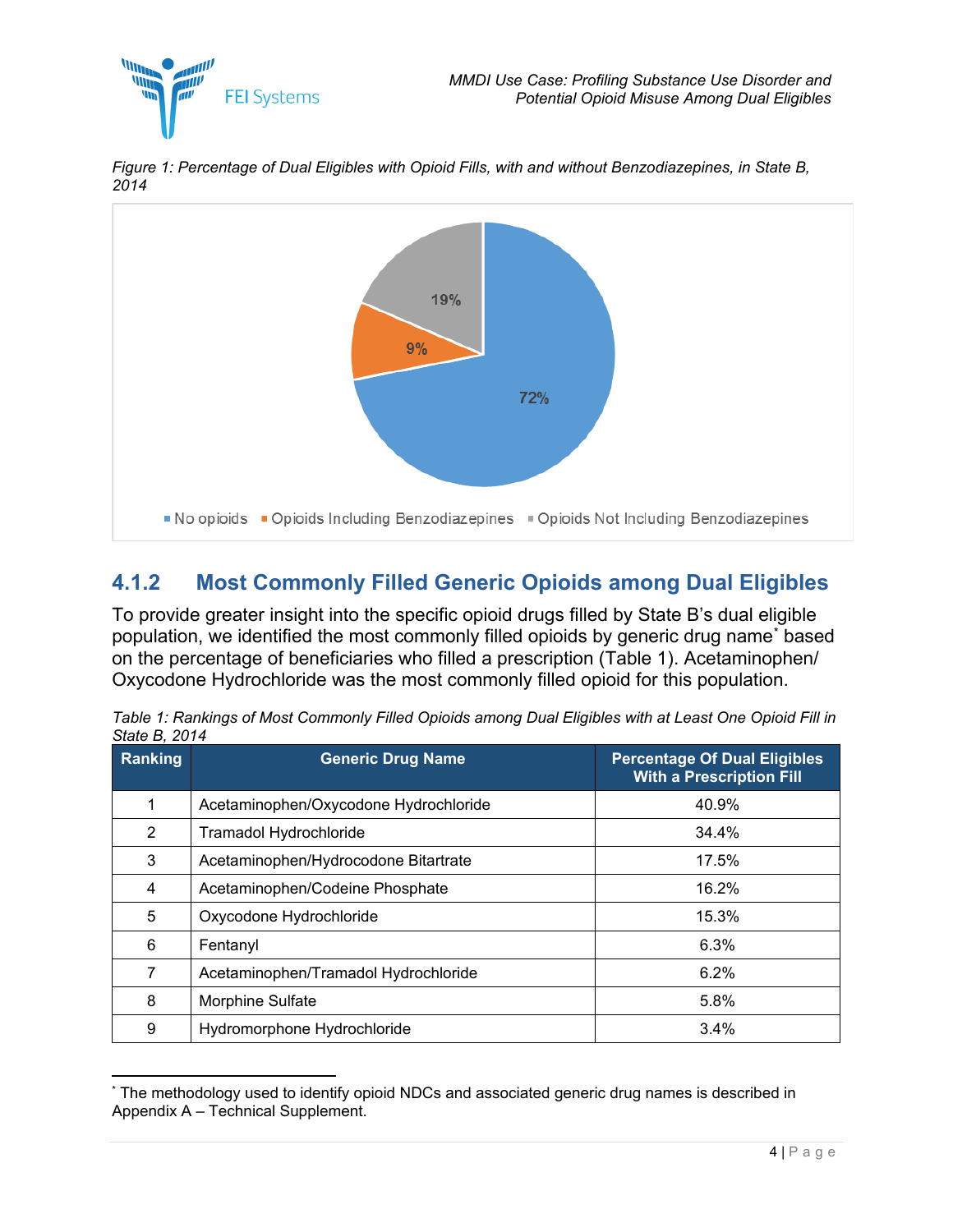

| <b>Ranking</b> | <b>Generic Drug Name</b>         | <b>Percentage Of Dual Eligibles</b><br>With a Prescription Fill |
|----------------|----------------------------------|-----------------------------------------------------------------|
| 10             | Hydrocodone Bitartrate/Ibuprofen | $1.3\%$                                                         |

#### <span id="page-7-0"></span>**4.1.3 Number of Fills, Strength of Dosage per Fill, and Number of Days Supplied per Fill among Dual Eligibles with at Least One Opioid Prescription Fill**

[Figure 2](#page-7-1) shows the number of opioid fills per dual eligible with at least one opioid fill in State B in 2014. Nearly half (48%) had four or more opioid fills during the year.

<span id="page-7-1"></span>*Figure 2: Percentage of Dual Eligibles with at Least One Opioid Fill by Number of Annual Opioid Fills in State B, 2014*



In [Figure 3,](#page-8-0) we examined the individual fill dosages among dual eligibles who had opioid fills. Note that a beneficiary could fall into multiple opioid dosage strength categories due to having multiple opioid fills throughout the course of the year. Use of high-dosage opioids is a risk factor for opioid abuse, overdose, and subsequent death.<sup>[7](#page-23-7)</sup> To standardize calculations of dosage across different opioids, we report on morphine milligram equivalents (MME) for each opioid fill based on calculations guided by the PDMP TTAC resource. As shown, nearly all (96%) dual eligibles with at least one opioid fill in State B received a fill with a dosage of less than 100 mg MME. However, opioid fills of greater than 100 mg MME were also observed.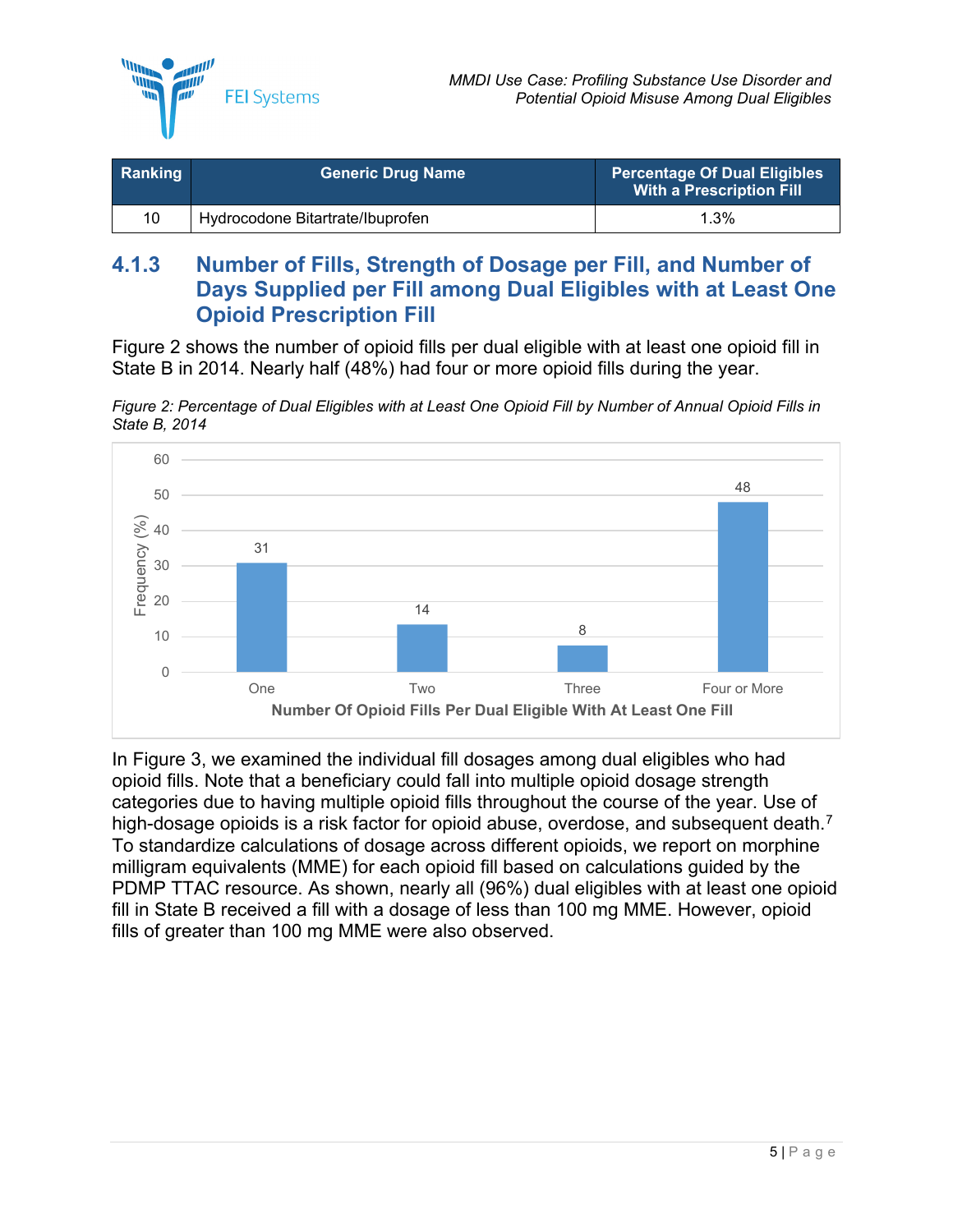*<u>Illum</u>* 



<span id="page-8-0"></span>*Figure 3: Percentage of Dual Eligibles with at Least One Opioid Fill by Dosage of Opioid Fills in State B, 2014*

*Note: Percentages do not sum up to 100% because beneficiaries could have multiple opioid fills with different dosages throughout the year.*

In [Figure 4,](#page-8-1) we examined the number of days supplied per fill. Similar to the previous analysis on dosage, a beneficiary could fall into multiple opioid days supplied categories due to having multiple opioid fills during the year. As shown, most beneficiaries (82%) filled an opioid prescription with days supplied of less than 30 days. However, opioid fills of more than 30 days were still common, with nearly all of these fills being less than 60 days.

<span id="page-8-1"></span>*Figure 4: Percentage of Dual Eligibles with at Least One Opioid Fill by Length of Consecutive Days Supplied per Fill in State B, 2014*



*Note: Percentages do not sum up to 100% because beneficiaries could have multiple opioid fills with different consecutive days supplied per fill throughout the year.*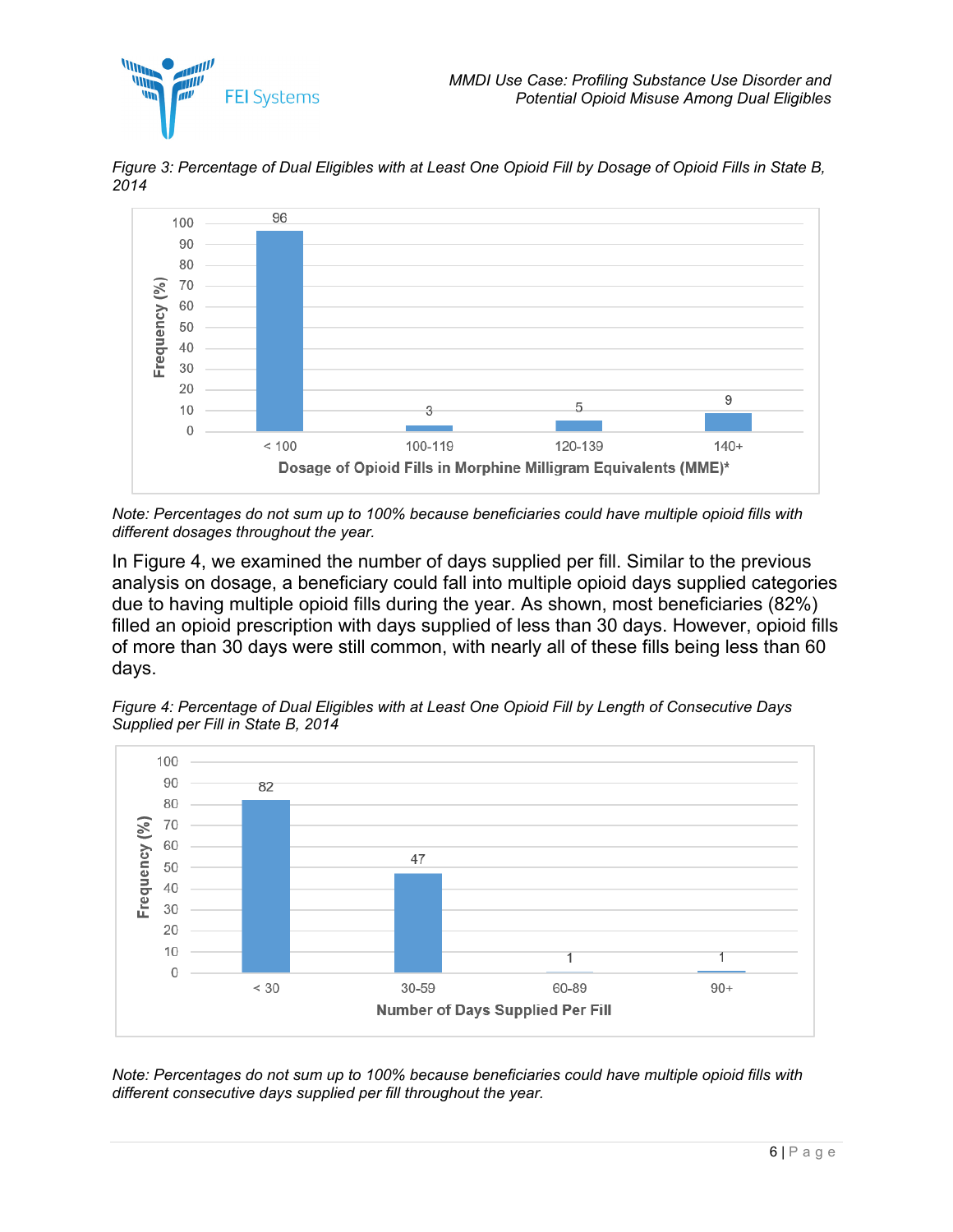

#### <span id="page-9-0"></span>**4.1.4 Number of Pharmacies and Number of Prescribers Used Among Dual Eligibles with at Least One Opioid Prescription Fill**

As shown in [Figure 5](#page-9-1) and [Figure 6,](#page-10-1) respectively, over half (58%) of dual eligibles who received an opioid fill during the year used only one prescriber, and over three-quarters used only one pharmacy throughout the year for their opioid fills. Dual eligibles who had an opioid fill were more likely to use four or more prescribers (10%) than they were to use four or more pharmacies (3%).

<span id="page-9-1"></span>*Figure 5: Percentage of Dual Eligibles with at Least One Opioid Fill by Number of Prescribers in State B, 2014*

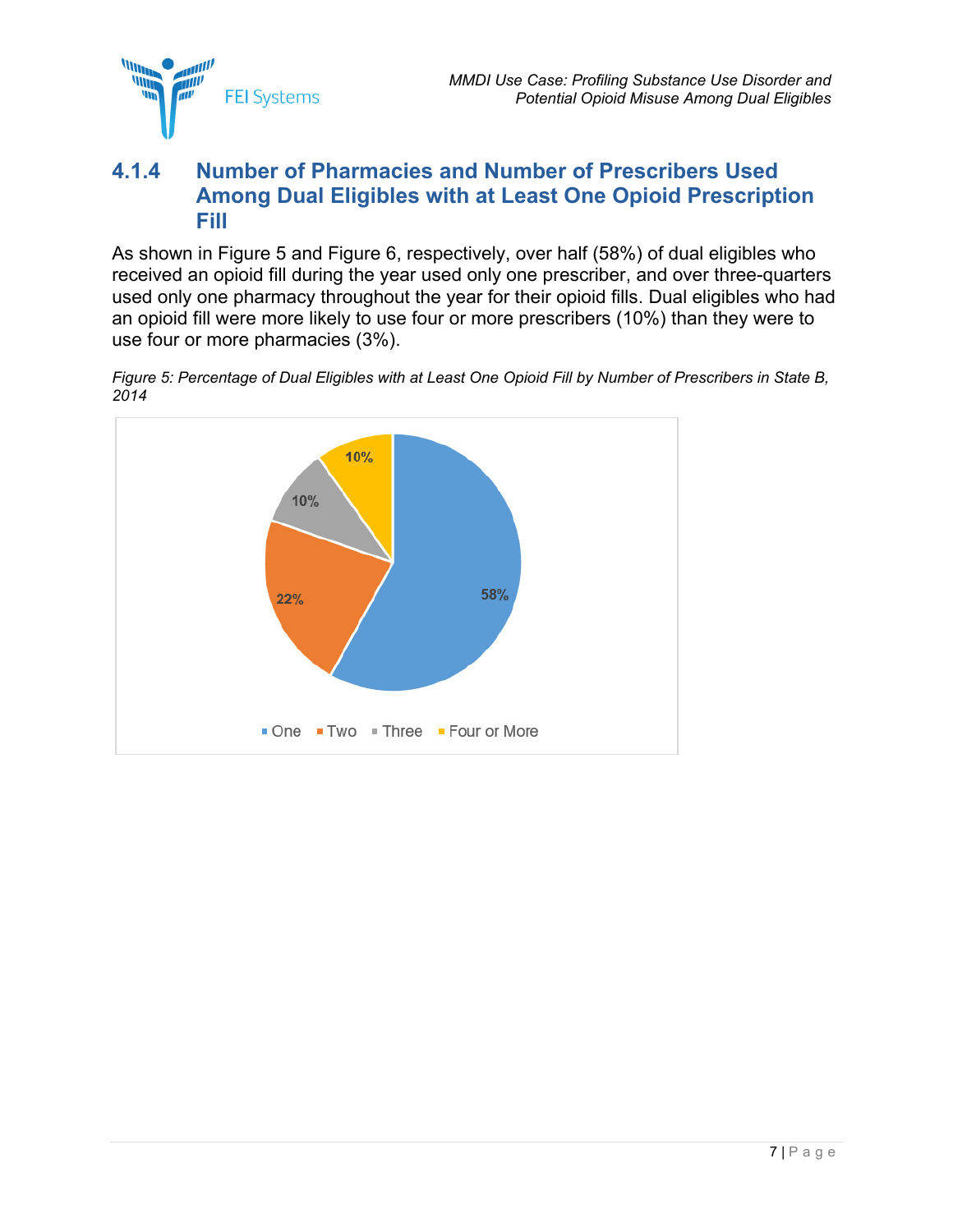

<span id="page-10-1"></span>*Figure 6: Percentage of Dual Eligibles with at Least One Opioid Fill by Number of Pharmacies in State B, 2014*



#### <span id="page-10-0"></span>**4.1.5 Prevalence of Concurrent Opioid Fills among Dual Eligibles with at Least One Opioid Prescription Fill**

In [Figure 7,](#page-11-0) we show the prevalence of concurrent fills of opioids among dual eligibles who received at least one opioid prescription fill during the year. Concurrency refers to fills that appear to overlap in the days supplied. Results are presented in credited and non-credited form. Crediting is a method to identify "probable refills" by detecting prescriptions that are filled prior to the end of the initial prescription's days supplied for the same drug, prescriber, and pharmacy. In such cases, the fill date is changed to the end of the last prescription, thus eliminating the overlap. As shown, crediting reduced the overlap of opioid fills for dual eligibles in State B substantially.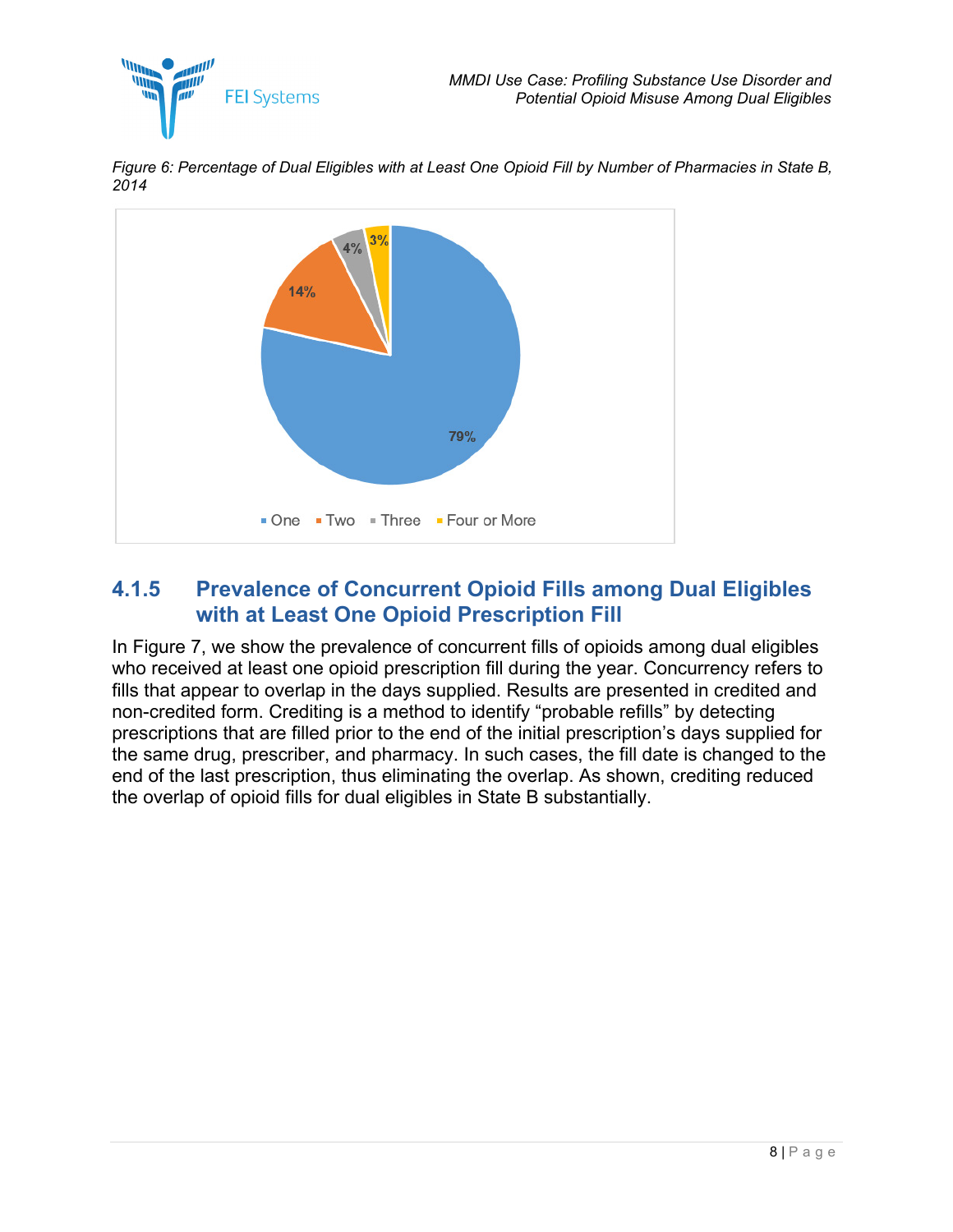

<span id="page-11-0"></span>*Figure 7: Percentage of Dual Eligibles with Concurrent Opioid Fills, by Crediting, in State B, 2014*

*MARKET* Wij

**FEI Systems** 

In [Figure 8,](#page-11-1) we show the prevalence of concurrent fills of opioids and benzodiazepines among beneficiaries who received both an opioid fill and a benzodiazepine fill during the year. Crediting opioid and benzodiazepine fills among beneficiaries who had both an opioid and a benzodiazepine prescription throughout the year also reduced the overlap of opioid and benzodiazepine fills.

<span id="page-11-1"></span>

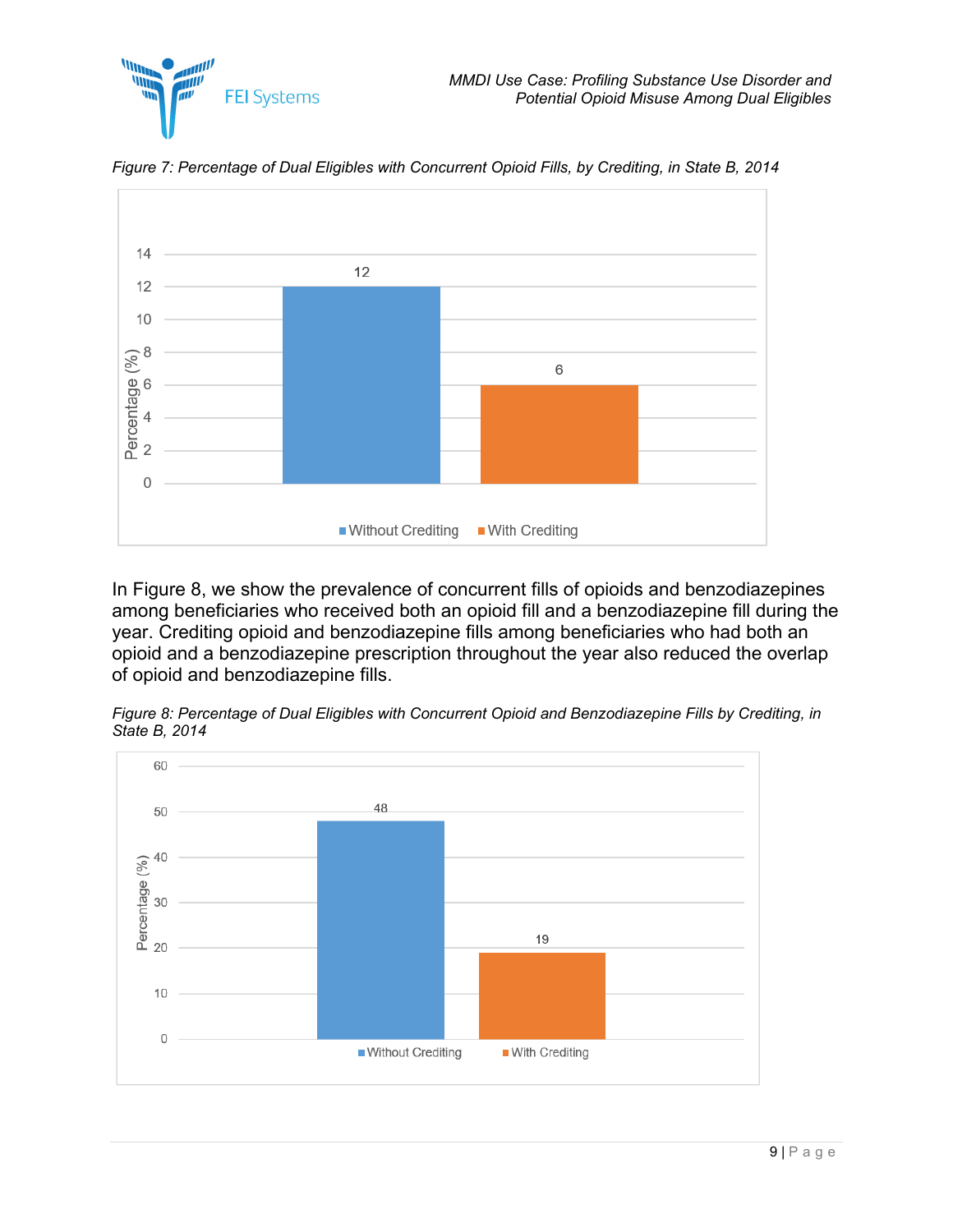

### <span id="page-12-0"></span>**4.2 Opioid Prescription Fills among Dual Eligibles Based on Demographics and Treatment Setting**

The next set of analyses provides examples of how states can stratify opioid prescription fills by demographic variables, the presence of behavioral health conditions, and treatment settings.

In [Figure 9,](#page-12-1) we show the percentage of dual eligibles in each age group that had at least one opioid fill in State B. A slightly larger percentage of beneficiaries under the age of 65 had an opioid fill compared to beneficiaries ages 65 and older.

<span id="page-12-1"></span>*Figure 9: Percentage of Dual Eligibles with at Least One Opioid Prescription Fill by Age Group in State B, 2014* 



The findings by gender in [Figure 10](#page-13-0) show that female beneficiaries were more likely to have had at least one opioid fill during the year compared to males.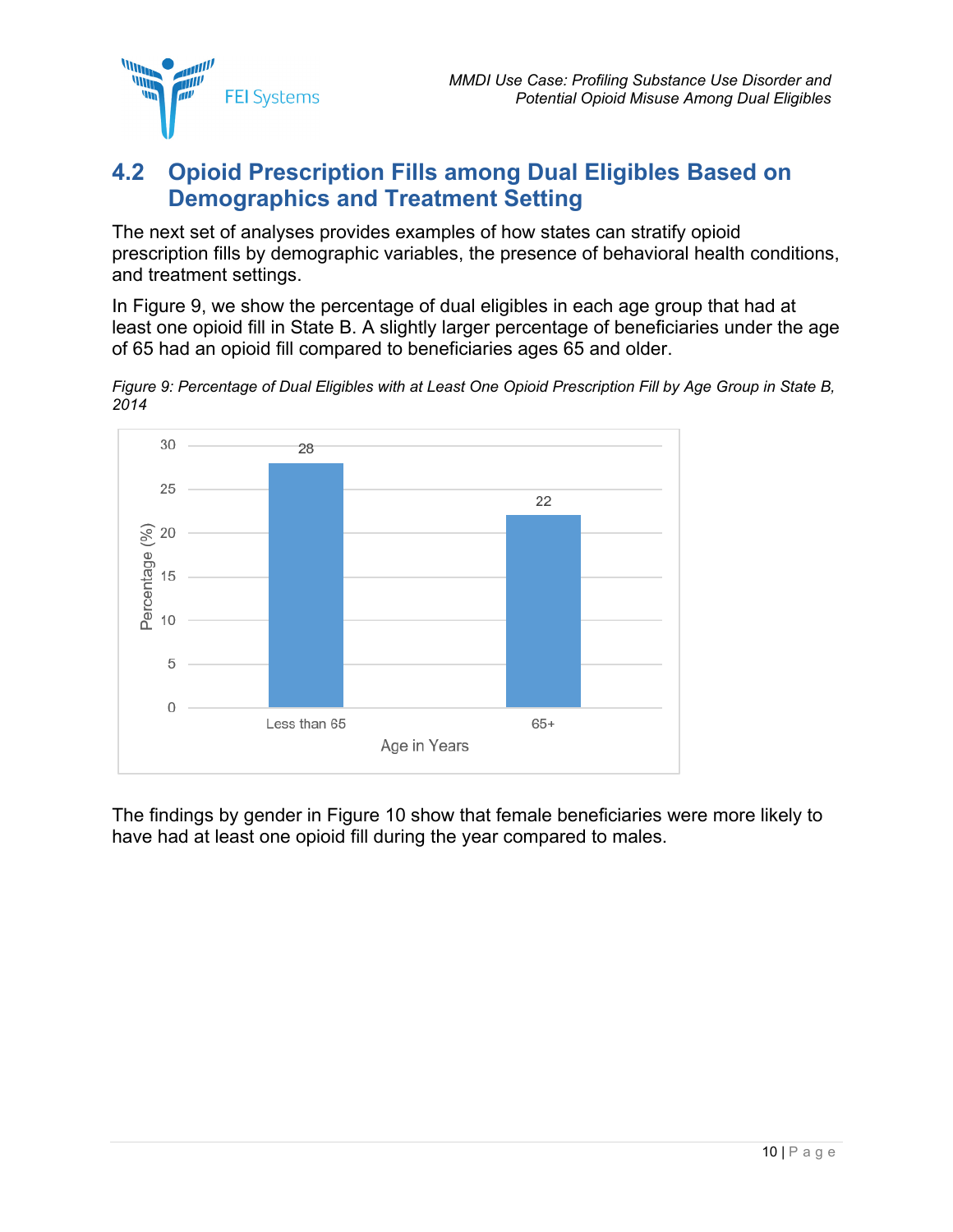



<span id="page-13-0"></span>*Figure 10: Percentage of Dual Eligibles with at Least One Opioid Prescription Fill by Gender in State B, 2014* 

In [Figure 11,](#page-13-1) we examine the percentage of beneficiaries of different races and ethnicities that had an opioid prescription fill. Blacks were most likely to have had an opioid fill, followed by Hispanics and Non-Hispanic Whites. Beneficiaries of Unknown/Other races had the lowest percentage of opioid fills.

<span id="page-13-1"></span>*Figure 11: Percentage of Dual Eligibles with at Least One Opioid Prescription Fill by Race and Ethnicity in State B, 2014*



*Unknown/Other includes beneficiaries under the following racial/ethnic classifications: Unknown Race, Other, Asian/Pacific Islander, American Indian/Alaska Native*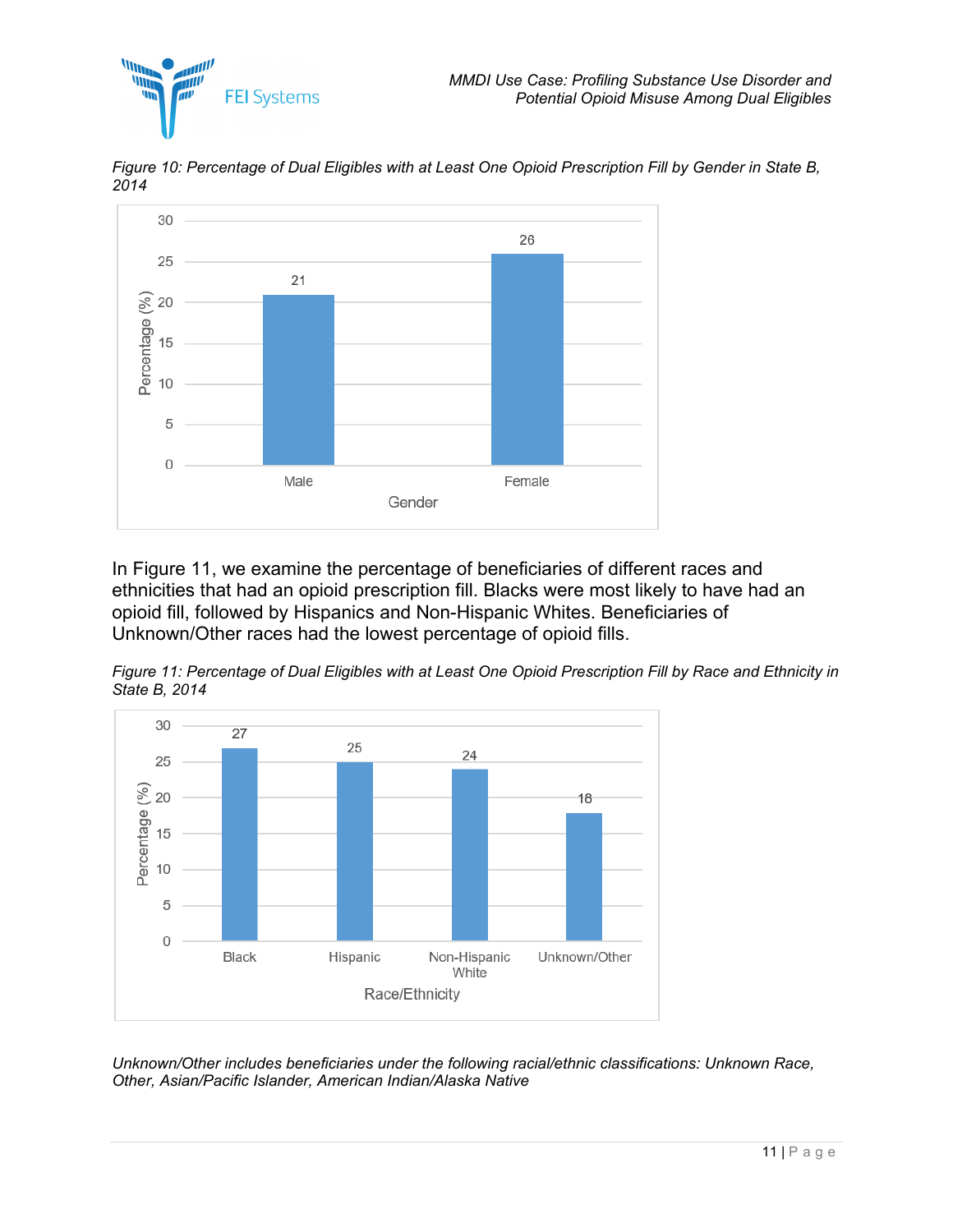

One of the ways states engage with dual eligibles is through the delivery of long-term services and supports (LTSS), thus it is important for states to know how opioid use differs by use of LTSS vs. non-use and by type of LTSS used. The three groups examined include: those living in institutions (such as nursing homes); those living in the community and receiving home and community-based services (HCBS)[\\*](#page-14-1) and those living in the community who do not receive LTSS. As shown in [Figure 12,](#page-14-0) opioid prescription fills were somewhat more common among beneficiaries who received LTSS compared to those who did not, and was highest among those living in institutions.

<span id="page-14-0"></span>



While opioids are not generally prescribed directly as treatment for a behavioral health condition, having a behavioral health condition is associated with an increased likelihood of prescription opioid use. $8$  Thus, we examined the percentage of dual eligibles with a behavioral health condition that had an opioid fill during the year. Behavioral health conditions include: anxiety disorders, bipolar disorder, major depressive affective disorder, personality disorders, or schizophrenia and other psychotic disorders (see Appendix A – [Technical Supplement](#page-18-0) for the methodology to identify chronic conditions).

The population for this analysis was limited in two ways. First, we limited it to those who had full/nearly full Medicare FFS (as described in the Approach section). Second, we excluded the 7% of beneficiaries who had cancer[†](#page-14-2) since opioids are used commonly as a treatment for pain in patients with cancer. $^9$  $^9$ 

<span id="page-14-1"></span> <sup>\*</sup> HCBS includes waiver and state plan services (any community-based LTSS that the state provides through its Medicaid program).

<span id="page-14-2"></span><sup>†</sup> Specific details regarding the cancers considered can be found in Appendix A – Technical Supplement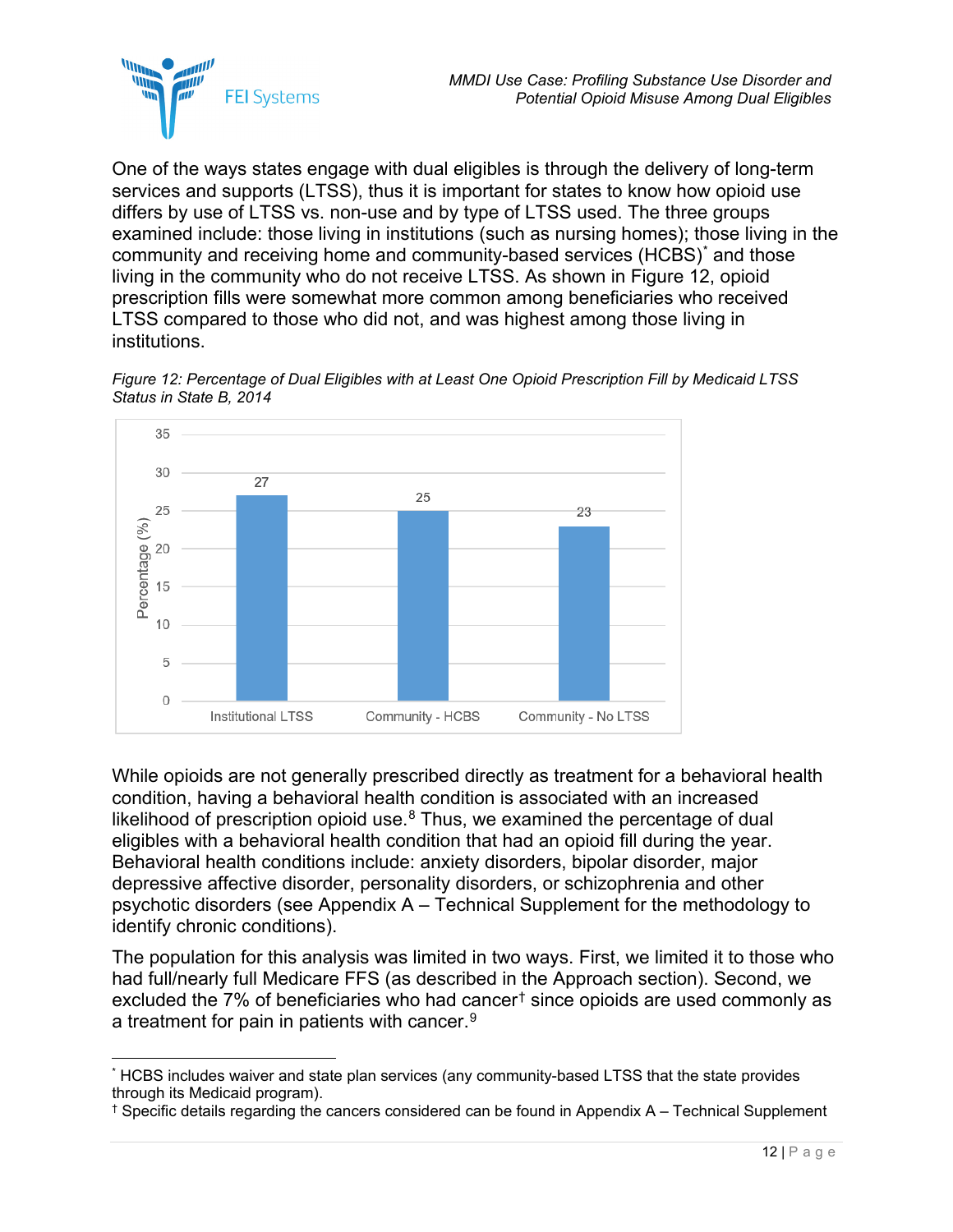

As shown in [Figure 13,](#page-15-1) non-cancer dual eligibles with one or more behavioral health conditions were more likely to receive an opioid (32%) compared to beneficiaries without a behavioral health condition (23%).

<span id="page-15-1"></span>*Figure 13: Percentage of Full/Nearly Full Non-Cancer Dual Eligibles with at Least One Opioid Prescription Fill by Presence of a Behavioral Health Condition in State B, 2014*



### <span id="page-15-0"></span>**4.3 Profile of Prescription Opioid Use and Prescribing Behaviors Based on Pharmacy Quality Alliance (PQA) Performance Measures**

The analysis below shows how full-benefit dual eligible beneficiaries performed according to Pharmacy Quality Alliance (PQA) performance measures. [10](#page-23-10) States may choose to use other guidelines for evaluating opioid filling patterns.

We applied the PQA measure specifications to the previously specified full/nearly full FFS dual eligible population, excluding beneficiaries under 18 and those who had cancer based on end-of-year Medicare chronic condition flags. We examined two PQA measures: high dosage prescriptions over a 90-day period and opioid fills from multiple prescribers and multiple pharmacies.[\\*](#page-15-2) The proportion receiving opioid fills with a daily dose of 120 mg MME or greater for 90 days was very low among non-cancer beneficiaries [\(Table 2\)](#page-16-1). A slightly higher proportion of non-cancer beneficiaries received

<span id="page-15-2"></span>We were unable to examine a third PQA measure, Multi-Provider, High Dosage, due to low beneficiary counts.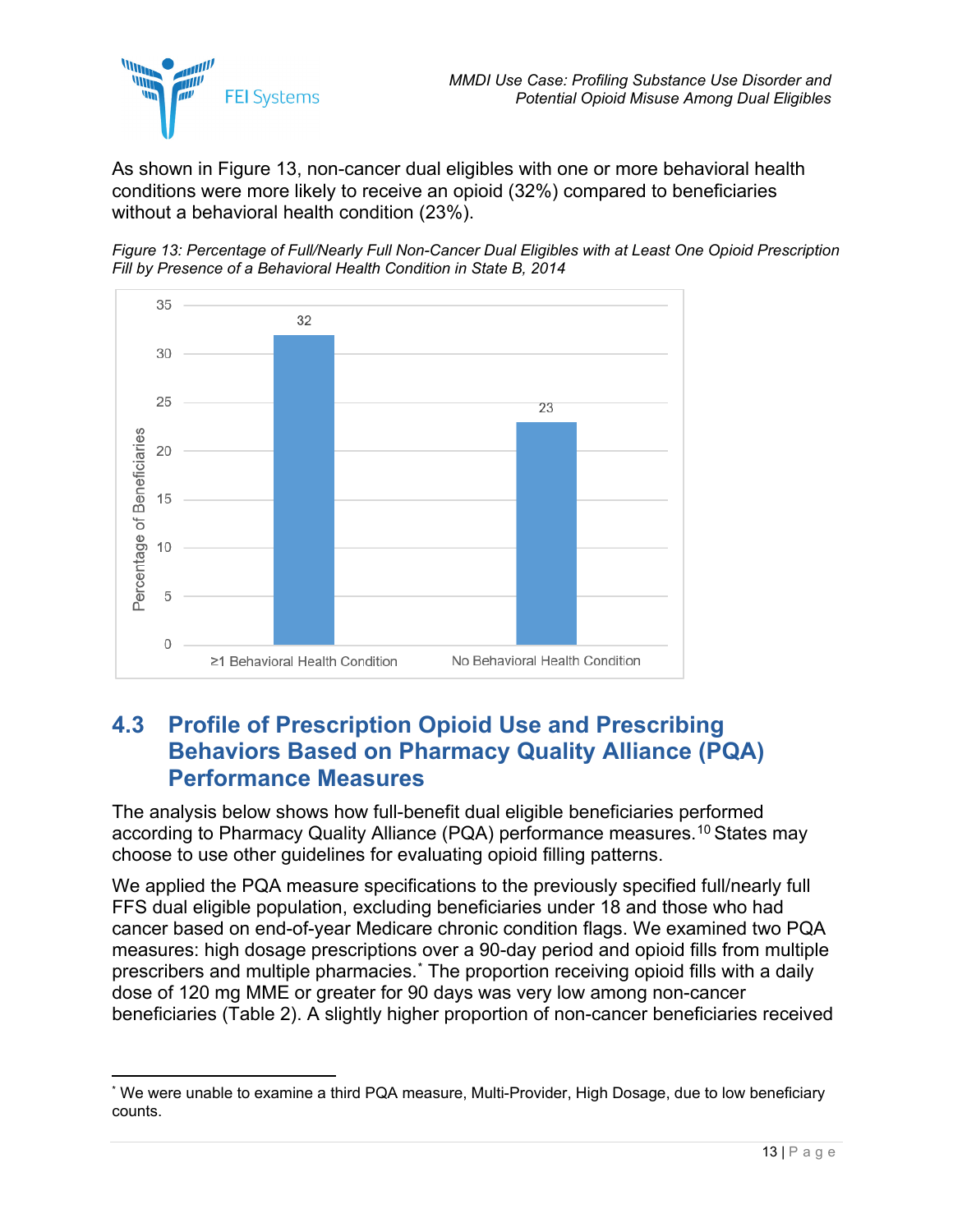

opioid prescriptions from four or more prescribers and pharmacies, yet this proportion still amounted to less than 1% of all non-cancer beneficiaries.

<span id="page-16-1"></span>

| Table 2: Pharmacy Quality Alliance (PQA) Performance Measure: Completion Use of Opioids from |  |
|----------------------------------------------------------------------------------------------|--|
| Multiple Providers or at High Dosage among Dual Eligibles without Cancer for State B, 2014   |  |

| <b>Pharmacy Quality</b><br><b>Alliance (PQA)</b><br><b>Performance Measure</b> | <b>Measure Description</b>                                                                                                                  | <b>Measure Result: Count</b><br>per 1,000 beneficiaries |
|--------------------------------------------------------------------------------|---------------------------------------------------------------------------------------------------------------------------------------------|---------------------------------------------------------|
| Opioid High Dosage                                                             | Proportion of non-cancer beneficiaries receiving<br>opioid fills with daily dosage ≥ 120 mg MME for<br>$90 + days$                          | 0.4                                                     |
| Opioid Multiple (4+)<br><b>Prescribers and Multiple</b><br>$(4+)$ Pharmacies   | Proportion of non-cancer beneficiaries receiving<br>prescriptions for opioids from four or more<br>prescribers and four or more pharmacies. | 5.2                                                     |

### <span id="page-16-0"></span>**4.4 Limitations**

- The PDMP TTAC list was created in 2013 and, over time, new opioid and benzodiazepine NDCs have become available. As a result, the number of identified opioid and benzodiazepine PDEs in our sample may be incomplete.
- Our findings reflect opioid fills specific to one state that were submitted for Medicare Part D reimbursement. It is possible that the individuals analyzed may have had additional opioid fills submitted in other states or covered by other payers for which we cannot account. We did not include Medicaid data in the identification of opioid fills because there were very few unique (not duplicative with PDE) opioid fill for dual eligibles in State B's MAX prescription drug file. However, states may want to explore the extent to which there are unique opioid records for dual eligibles in their Medicaid prescription drug data before determining whether to include their Medicaid data in the analysis.
- We were unable to examine drugs dispensed during hospital and skilled nursing facility stays as these are not included in the PDE data.
- Our analyses examined recorded Part D opioid fills which may not necessarily be representative of drug usage or adherence to prescribed opioids.
- We relied on Medicare claims' end-of-year chronic condition indicators from the MBSF to determine if a beneficiary had a behavioral health condition or cancer. Use of Medicare data alone may underestimate the true prevalence of chronic conditions among dual eligibles. Ideally, integrated Medicare and Medicaid claims data should be used to identify chronic conditions among the dual eligible population. Further, at the time we conducted the analysis, there were no chronic condition indicators for SUDs. Alcohol use disorder and drug use disorder indicators became available in 2016 in the Other Chronic or Potentially Disabling Conditions segments.
- Using a full/nearly full coverage approach to define the population excludes people who may be newly enrolled or otherwise have more than a one month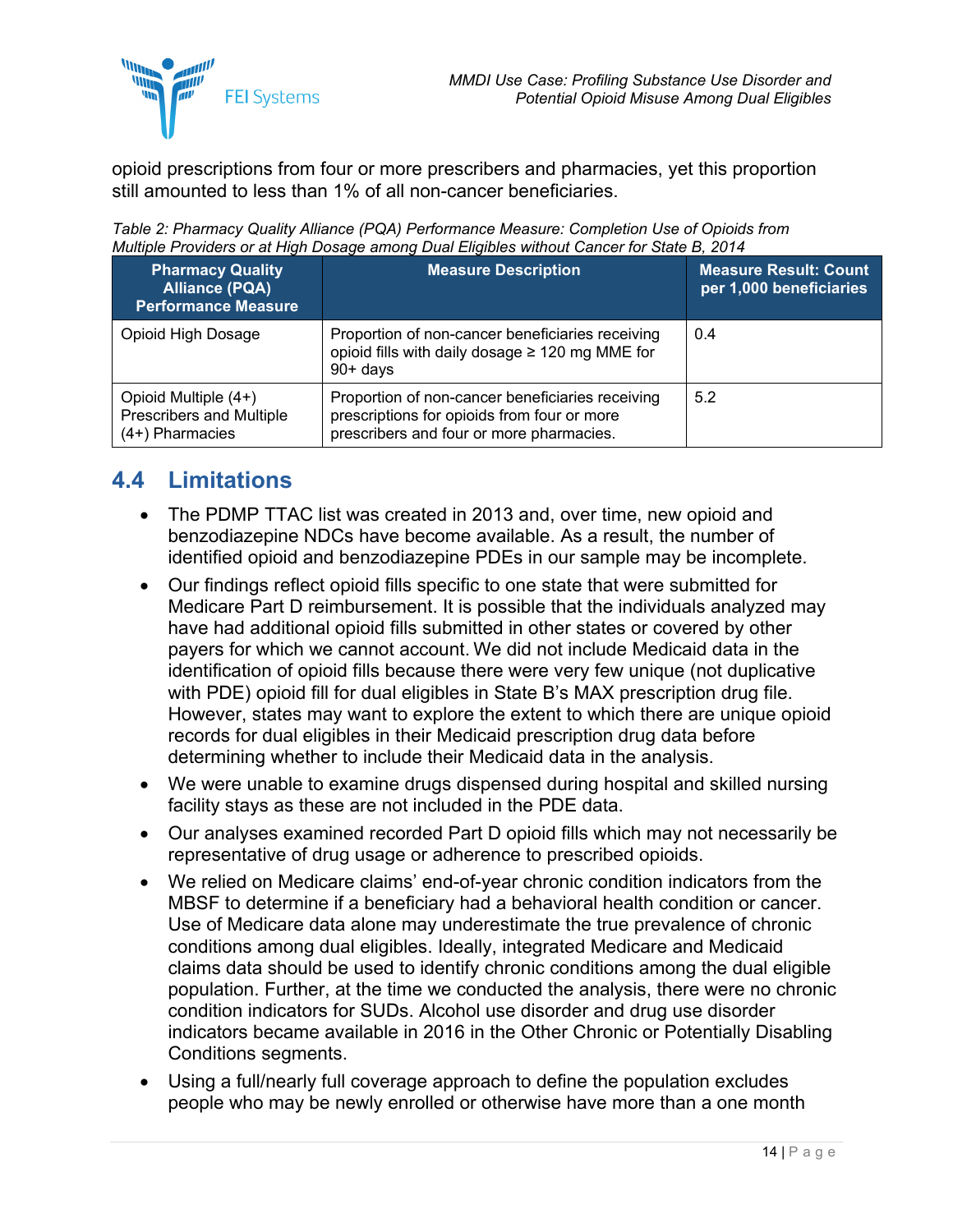

gap in coverage. Further, there may be differences between the included and excluded groups on factors that could affect opioid fill behaviors.

• Similarly, limiting the population to those with full/nearly full Medicare FFS enrollment could bias results to the extent that there are differences between groups by type of Medicare enrollment on factors that could affect opioid fill behaviors.

### <span id="page-17-0"></span>**4.5 Other Considerations**

The analyses presented in this use case provide a basis for states to better understand and address the needs of dual eligibles who use prescription opioids. States could further expand these analyses to add other data sources or to investigate subgroups, such as those receiving medication assisted therapy (MAT). Further, states may want to stratify results by local geographic areas, including rural/urban classifications.

## <span id="page-17-1"></span>**5 Summary**

In this use case, we provide examples of analyses states can conduct using Medicare PDE data, Medicare person-level summary data, and Medicaid data (related to LTSS status), to develop a better understanding of dual eligibles' opioid prescription fill patterns. We also examine demographic, chronic condition, geographic, and treatment setting variances among dual eligibles with an opioid prescription fill. The integration of these data sources expands and informs the types of analyses states can perform related to opioid prescribing patterns for beneficiaries. In turn, states can use this information to inform care coordination and other efforts designed to improve the health, functioning, and care of this particularly vulnerable population.

## <span id="page-17-2"></span>**6 Contact Information**

Any state that is currently integrating or plans to integrate Medicare and Medicaid data in order to enhance care coordination and reduce costs for the dual eligible population and is interested in technical support related to this particular topic may contact:

• The MMDI Team: [MMDIFEiTeam@feisystems.com](mailto:MMDIFEiTeam@feisystems.com)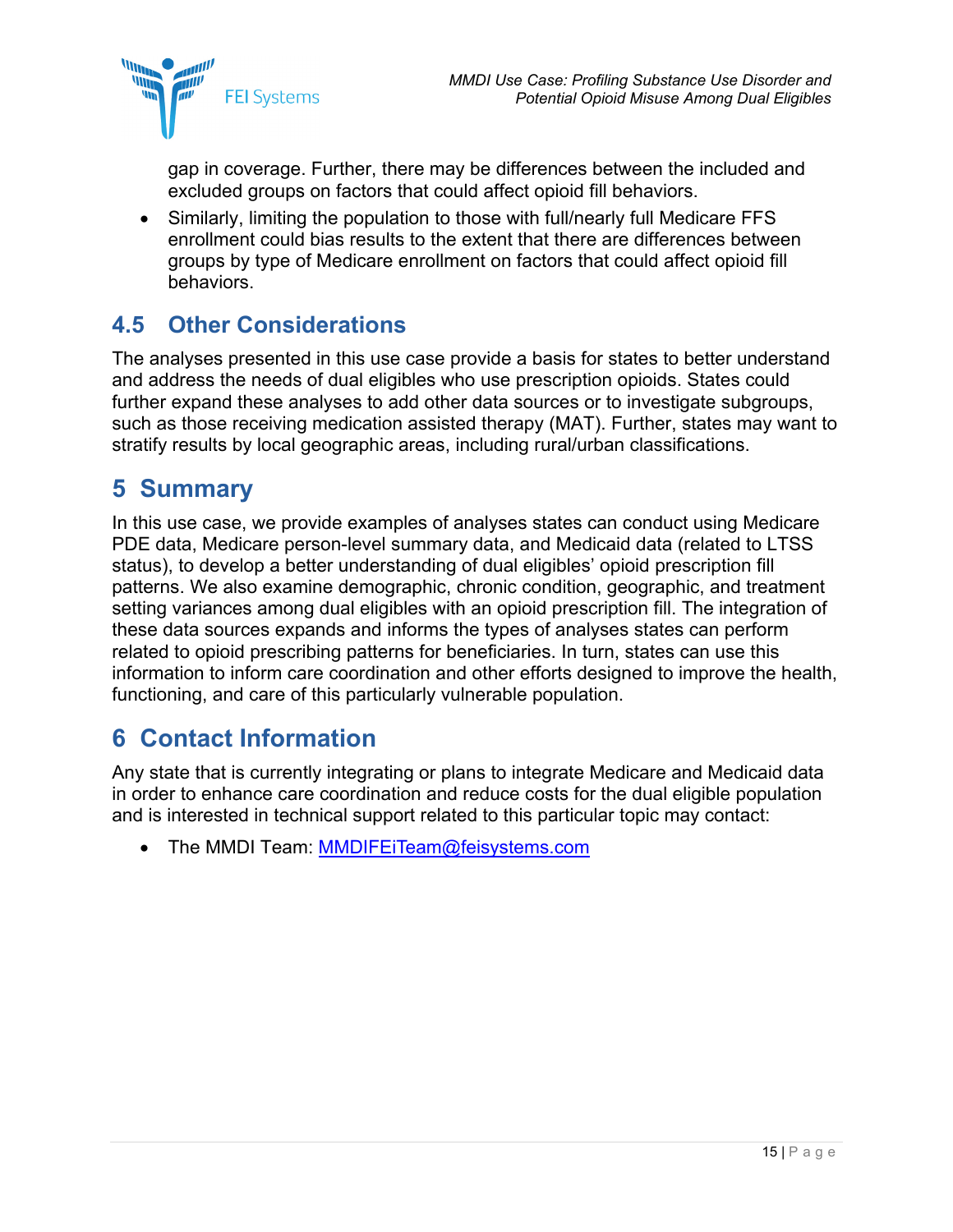

# **Appendix A – Technical Supplement**

<span id="page-18-0"></span>The analysis presented in this use case demonstrates how Medicare Part D Prescription Drug Event (PDE) data can be used to describe opioid analgesic fills among dual eligibles. States could replicate these analyses using the appropriate data sources to obtain current estimates of metrics calculated. See [Appendix B](#page-22-0) for information on Medicare data available to states. The MMDI team used the following data sources to conduct the use case analyses:

- Integrated Data Repository
	- Monthly Medicare Part D PDE
- CCW Medicare enrollment data
	- Master Beneficiary Summary File (MBSF) Base A/B/D
	- MBSF Other Chronic or Potentially Disabling Conditions
	- MBSF Chronic Conditions
- CCW MAX
	- Person Summary (PS)

Definitions used in the analysis are described below.

- **Dual Eligibility Status:** We defined the dual eligible population as those who had dual eligible status for at least one month in CY 2014 based on the monthly dual status code in the MBSF. We then assigned each individual an annual Medicaid benefit status based on the last month of dual eligible coverage within the year, according to Medicare-Medicaid Coordination Office (MMCO) criteria.[11](#page-23-11) Using this approach, we defined all individuals with their last month of dual eligible coverage equal to 02, 04, or 08 as full-benefit.
- **Medicare Coverage:** We further limited our sample to those who had Parts A/B and Part D coverage for 11 or more months of the year or for those who died, for all months alive. These restrictions enabled us to provide robust estimates of fills by capturing those who have complete months of coverage.

When reporting chronic conditions, we further limited the sample to those with full/nearly full FFS Medicare Parts A/B. Although PDE data includes any Medicare beneficiary with Part D (whether in FFS or Medicare Advantage), the chronic condition flags were available only for those with Medicare FFS.

• **Part D PDE:** For all analyses presented in this use case, the unit of analysis was the PDE or fill. In Part D data, a beneficiary can have multiple PDEs. Each PDE has an associated patient identifier, service date, NDC, prescriber and pharmacy identifier, and other information. To obtain beneficiary-level indicators, we transposed the PDE data to the beneficiary level, accounting for the fact that a single beneficiary could have multiple opioid PDEs within the year. This was done to examine opioid fills on a per-person basis instead of at the PDE level.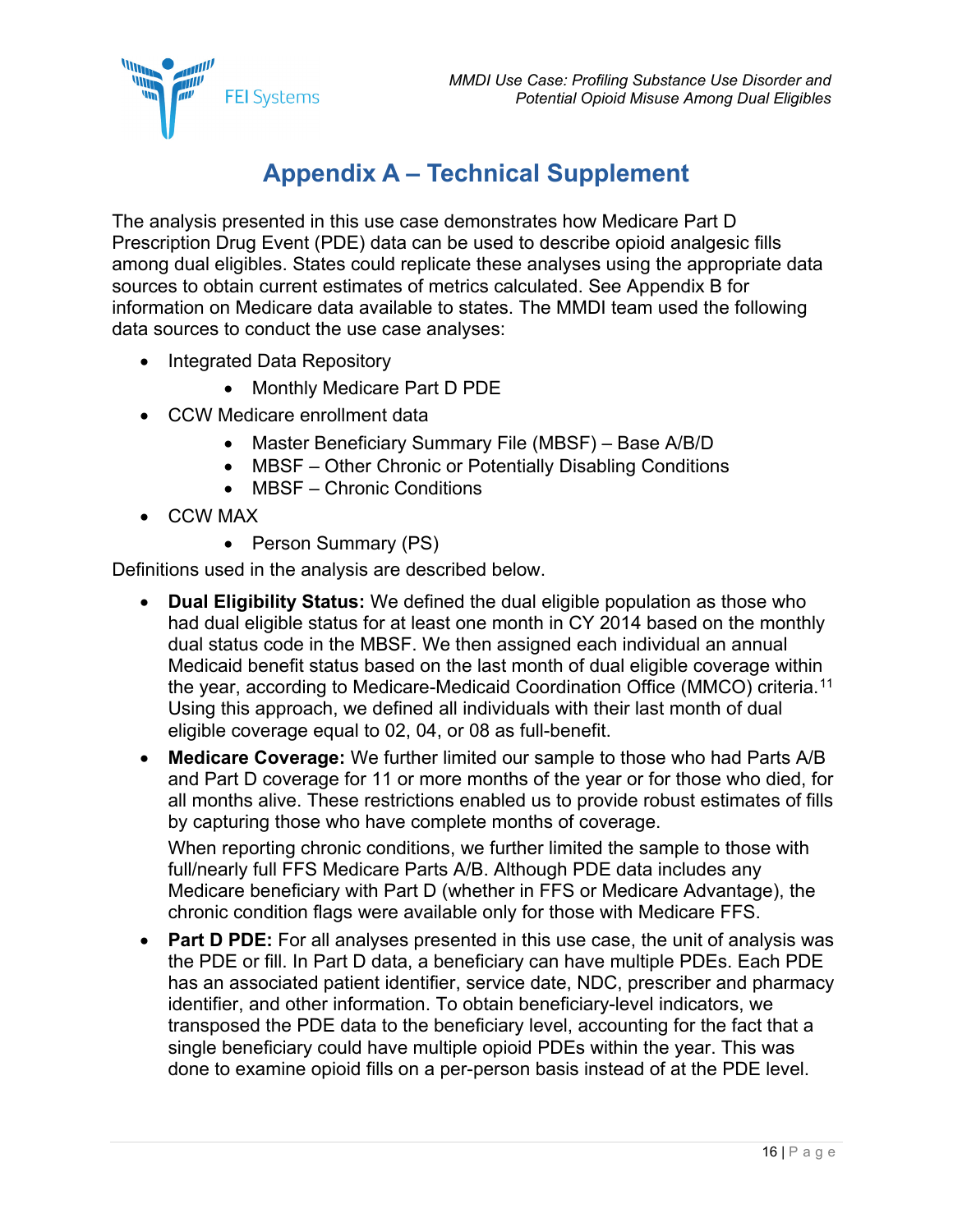

Additional details regarding specific Part D data elements available to states can be obtained from the State Data Resource Center (SDRC).<sup>[12](#page-23-12)</sup>

- **Opioids and Benzodiazepine PDEs:** We identified beneficiaries who filled prescriptions in the opioid and benzodiazepine drug classes during the course of the year by matching NDCs present in each PDE with one found in the PDMP TTAC guide using the variable 'class'. The PDMP TTAC guide provides guidance on how to calculate morphine milligram dosage for all listed NDCs in their conversion table and additional information on each NDC's class, generic drug name, strength per unit, MME, and master form (e.g., tablet, capsule, solution). Note that benzodiazepines were excluded from Medicare Part D coverage until 2013, when the Patient Protection and Affordable Care Act (Section 2502) prohibited this exclusion. Thus, states should only use PDE data from years 2013 and forward for any analysis on benzodiazepines.
- **Drug:** For the purpose of this analysis and to account for multiple NDCs per generic drug, we defined a drug by generic drug name, master form, and strength per unit as defined in the PDMP TTAC guide.
- **Dosage:** To enable standard comparison of dosage across different opioids, we calculated MME for all opioid fills using the guidance and data table included in the PDMP TTAC. Morphine is used to standardize dosages because it is considered the "gold standard" for the treatment of pain.
- **Number of Days Supplied:** Each PDE includes a record of the number of days supplied of medication dispensed by the pharmacy. We excluded all PDEs with days supplied equal to zero (<1%) prior to calculating MME and concurrency. Such PDEs consisted of less than 1% of all PDEs in our sample. These values may arise when less than a full day's quantity of drugs are supplied or when there is a data entry error.
- **Concurrent Opioid-Opioid and Opioid-Benzodiazepine Fills:** Assessing concurrency of medication therapy involved managing a dataset with multiple PDEs and associated NDCs, prescribers, service dates, and days filled per dual eligible. To determine the occurrence of concurrent opioid-opioid and opioidbenzodiazepine fills, we examined PDE fill coverage for all the days of the year and reported on beneficiaries who had any concurrent days. We determined which days of the year each individual had drug coverage using the service date and the number of days filled for each PDE. On any given day, an individual was considered to have concurrent opioid-opioid fills if they had more than one opioid, and have concurrent opioid-benzodiazepine fills if they had both an opioid and benzodiazepine on that day.

To avoid over-counting of concurrency, we used a crediting method to identify "probable" refills when a fill occurred before the end of the supply of a preceding fill. As PDEs do not have a reliable variable to identify refills, we credited probable refills, defined as chronological fills with the same drug, prescriber, and pharmacy. To credit a fill as a probable refill, we shifted the subsequent fill date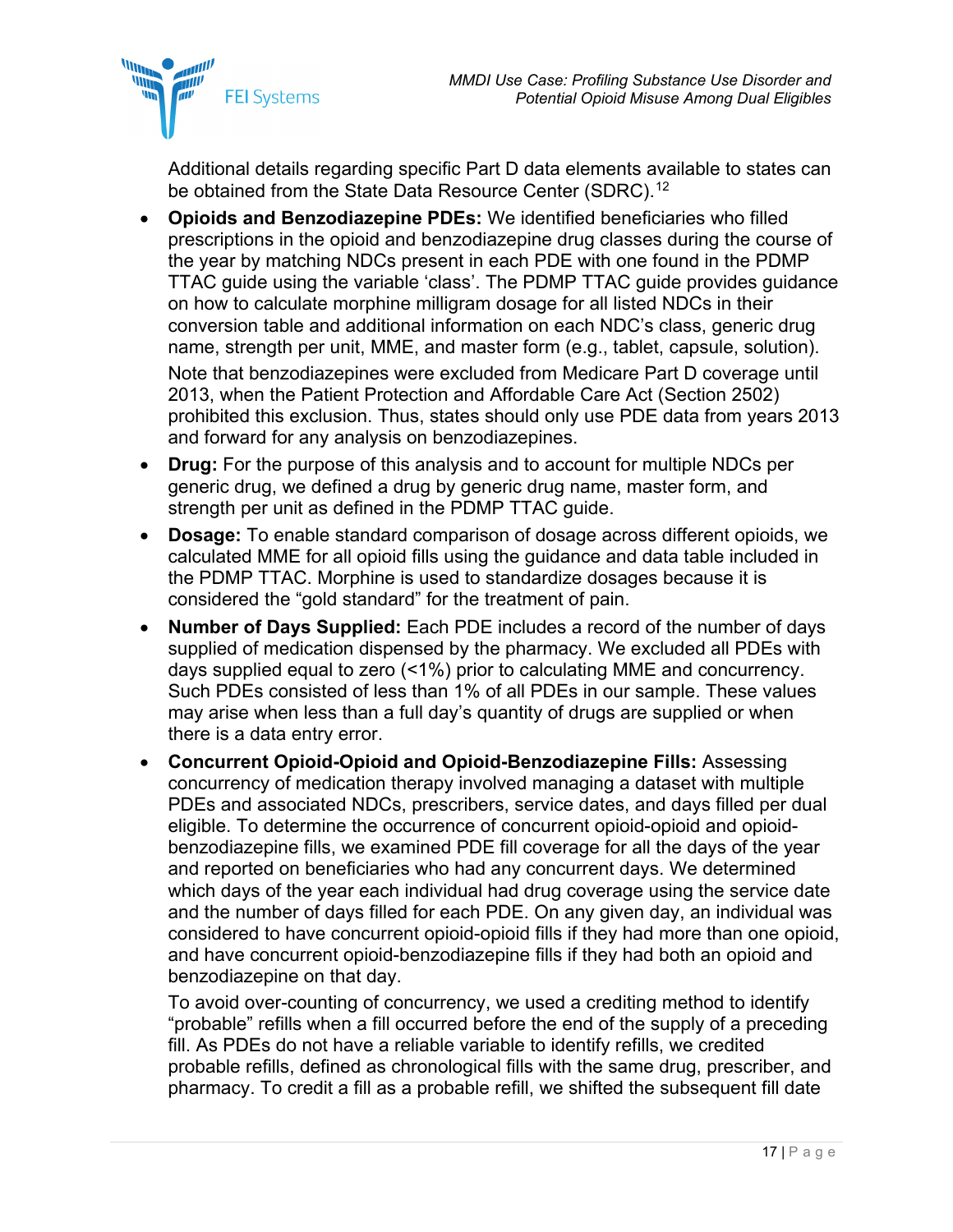

so that the fill days would not overlap with the preceding fill. Our findings are reported with and without crediting. Further guidance for the use of crediting to calculate overlapping drug utilization is available from the SAS® guideline for calculating medication utilization.<sup>[13](#page-23-13)</sup>

- **Demographics:** We reported opioid fills by standard demographic variables including age, gender, and race/ ethnicity from the MBSF Base segment.
- **Chronic Conditions:** We reported chronic conditions for beneficiaries with full/nearly full FFS only (11+ months of FFS or FFS for all months alive for those who died during the year). We determined cancer diagnosis (yes/no) for exclusion when reporting by opioid use by the presence of behavioral health conditions (yes/no). All chronic condition diagnoses were based on Medicare end-of-year indicators found in the MBSF Chronic Conditions, and Other Chronic or Potentially Disabling Conditions segments. An individual was flagged as having cancer if any of the indicators for Leukemia/Lymphomas, Breast, Lung, Colorectal, Prostate, or Endometrial Cancer had a value of 1 or 3. Likewise, an individual was flagged as having a behavioral health condition if any of the indicators for Anxiety Disorders, Bipolar Disorder, Major Depressive Affective Disorder, Personality Disorders, or Schizophrenia and Other Psychotic Disorders had a value of 1 or 3.

#### **Long-Term Services and Supports (LTSS) Reporting Categories**

We defined three LTSS subpopulations: Institutionalized; Community HCBS (includes waiver and state plan services); and Community non-HCBS (no use of LTSS). These were determined based on annual Medicaid type of program and community-based long-term care (CLTC) flags in MAX Person Summary (PS) data. Specifically, we used the following hierarchy to define these groups:

- **Institutionalized:** Resided in an institution (nursing facility, intermediate care for individuals with intellectual disabilities, mental hospital services for the aged, or inpatient psychiatric facilities for individuals under the age of 21) for 90 days or longer.
- **Community HCBS:** Excludes LTSS institutionalized and those enrolled in the Program of All-Inclusive Care for the Elderly (PACE). Had a Medicaid claim with a payment greater than \$0 for HCBS waiver services or State Plan HCBS.
- **Community Non-HCBS:** Excludes LTSS institutionalized and those enrolled in PACE. Had no Medicaid claims or encounters with payments greater than \$0 for HCBS waiver services or for State Plan HCBS.
- See [Table 3](#page-21-0) below for specifications. Note that a small number of beneficiaries were not assigned to a LTSS reporting category because they did not have records in the MAX Personal Summary (PS) file.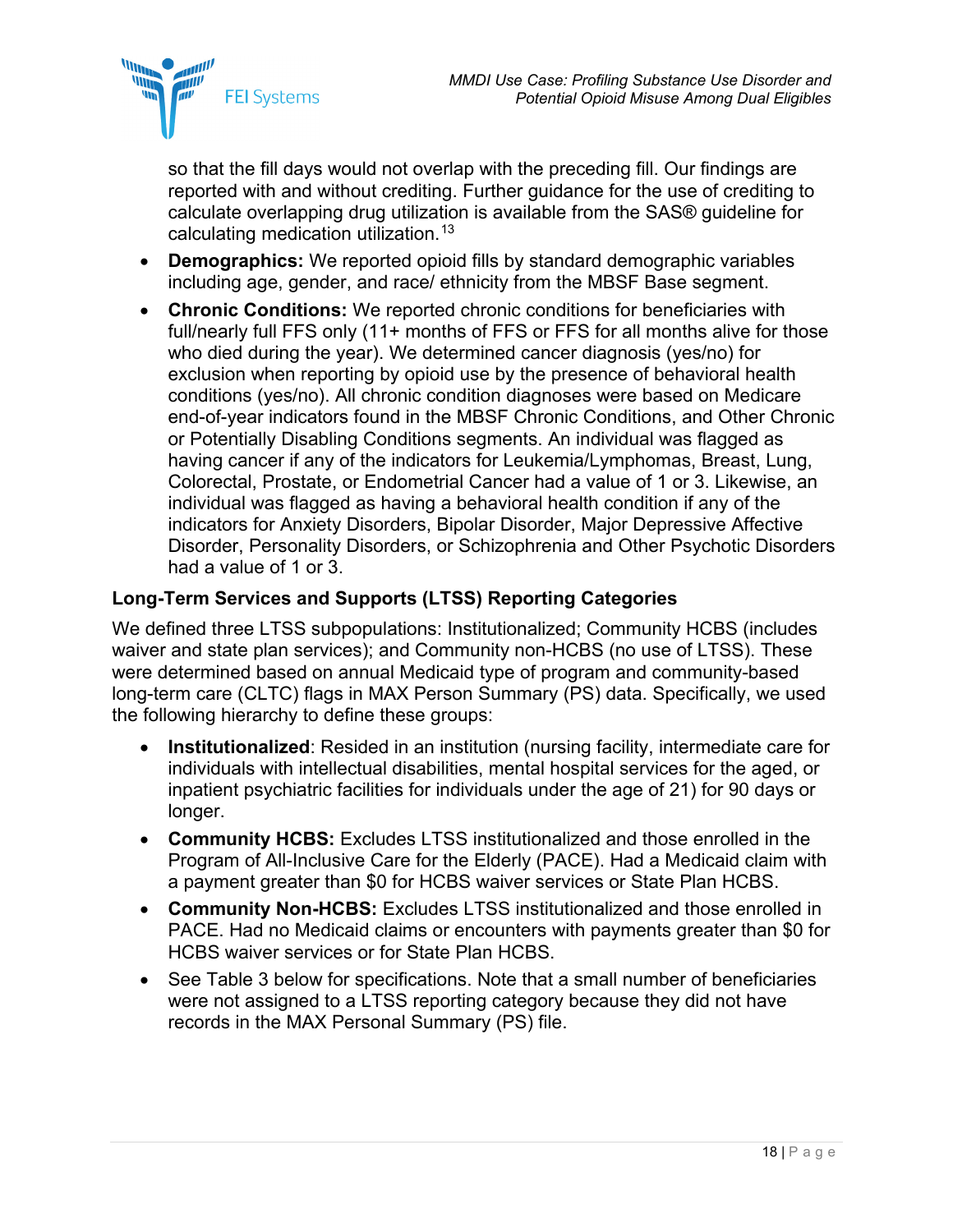

<span id="page-21-0"></span>

| Table 3: LTSS Reporting Categories Based on MAX Person Summary File |  |  |
|---------------------------------------------------------------------|--|--|
|                                                                     |  |  |

| <b>LTSS Category</b>                 | <b>Specifications</b>                                                                                                                                                                                                                                                                                    |
|--------------------------------------|----------------------------------------------------------------------------------------------------------------------------------------------------------------------------------------------------------------------------------------------------------------------------------------------------------|
| Institutionalized                    | TOT LTC CVR DAY CNT $>= 90$ AND EL PPH PLN MO CNT AICE = 0                                                                                                                                                                                                                                               |
| Community<br><b>HCBS</b>             | TOT LTC CVR DAY CNT <90 AND EL PPH PLN MO CNT AICE = 0 AND<br>(OT PYMT AMT HCBCA > 0 OR OT PYMT AMT HCBCS > 0) OR<br>(FFS_PYMT_AMT_13 > 0 OR FFS_PYMT_AMT_30 > 0 OR FFS_PYMT_AMT_31<br>> 0 OR FFS PYMT AMT 33 > 0 OR FFS PYMT AMT 38 > 0 OR<br>FFS PYMT AMT $54 > 0$ )                                   |
| <b>Community Non-</b><br><b>HCBS</b> | TOT LTC CVR DAY CNT <90 AND EL PPH PLN MO CNT AICE = 0 AND<br>MAX 1915C WAIVER TYPE LTST = 0 AND FFS PYMT AMT 13 = 0 AND<br>FFS PYMT AMT 30 = 0 AND FFS PYMT AMT 31 = 0 AND FFS PYMT AMT 33<br>= 0 AND FFS PYMT AMT 38 = 0 AND FFS PYMT AMT 54= 0 AND<br>OT PYMT AMT HCBCA = 0 AND OT PYMT AMT HCBCS = 0 |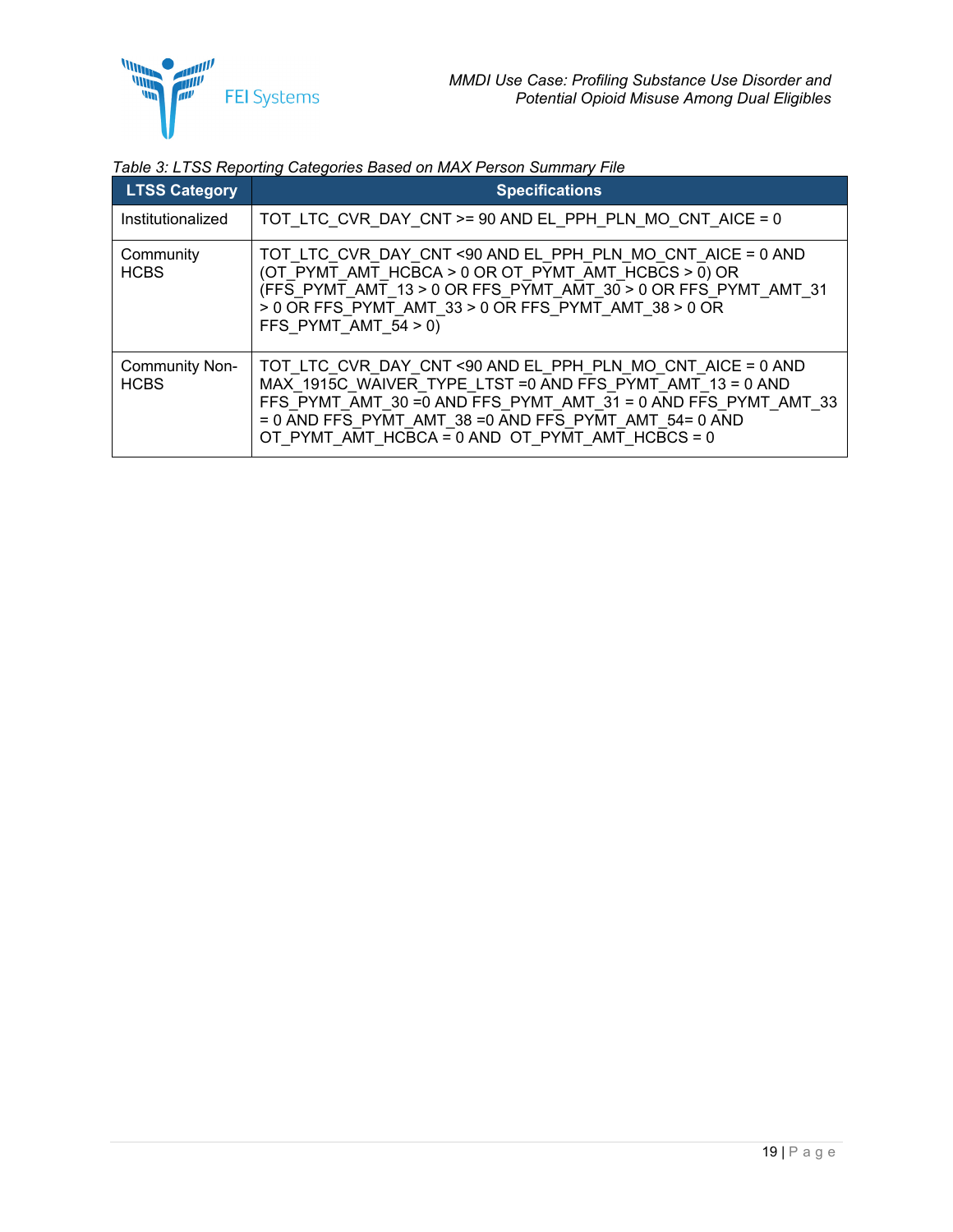

# **Appendix B – Medicare Data Available to States**

<span id="page-22-1"></span><span id="page-22-0"></span>*Table 4: Medicare Data Sources Available To States*

| <b>Data Files</b>                                                                                                                                                                                                | <b>Time Period Available</b>                                                                                                    | <b>Source</b>                                                                                            |
|------------------------------------------------------------------------------------------------------------------------------------------------------------------------------------------------------------------|---------------------------------------------------------------------------------------------------------------------------------|----------------------------------------------------------------------------------------------------------|
| <b>Historic annual Medicare Parts</b><br>A/B claims                                                                                                                                                              | 2007 through a 15 month lag to<br>allow for a full 12 months of<br>maturity and processing <sup>14</sup>                        | <b>Chronic Conditions Data</b><br>Warehouse (CCW)                                                        |
| Historic annual Master<br><b>Beneficiary Summary File</b><br>(MBSF) Base Segment<br>(A/B/C/D)                                                                                                                    | 2007 through a 15 month lag                                                                                                     | <b>CCW</b>                                                                                               |
| <b>MBSF Cost &amp; Use Segment</b>                                                                                                                                                                               | 2007 through a 15 month lag                                                                                                     | <b>CCW</b>                                                                                               |
| <b>MBSF Chronic Condition</b><br>Segments                                                                                                                                                                        | 2007 through a 15 month lag                                                                                                     | <b>CCW</b>                                                                                               |
| <b>Identifier Crosswalks</b>                                                                                                                                                                                     | Applicable for use with the data<br>received                                                                                    | <b>CCW</b>                                                                                               |
| Historic monthly Medicare Parts<br>A/B claims                                                                                                                                                                    | Up to a four month lag from date<br>of service, to allow for three<br>months of maturity plus up to<br>one month for processing | <b>CCW</b>                                                                                               |
| Historic monthly MBSF Base<br>Segment (A/B/C/D)                                                                                                                                                                  | Up to a four month lag                                                                                                          | <b>CCW</b>                                                                                               |
| Medicare Assessment Data<br>(Minimum Data Set (MDS),<br>Inpatient Rehabilitation Facility-<br><b>Patient Assessment Instrument</b><br>(IRF-PAI), Outcome and<br>Assessment Information Set<br>(OASIS), Swing-Bed | 2007 through quarterly lag                                                                                                      | CCW                                                                                                      |
| Current Medicare Parts A/B,<br><b>Enhanced Coordination of</b><br><b>Benefits Agreement (COBA)</b>                                                                                                               | Two weeks post-adjudication                                                                                                     | <b>Benefits Coordination and</b><br>Recovery Center (BCRC)                                               |
| Historic Medicare Part D PDE                                                                                                                                                                                     | 2007 through one month lag                                                                                                      | Integrated Data Repository<br>(IDR)                                                                      |
| Monthly Medicare Part D PDE                                                                                                                                                                                      | One month processing lag                                                                                                        | <b>IDR</b>                                                                                               |
| Medicaid claims and enrollment                                                                                                                                                                                   | Varies by state                                                                                                                 | <b>State Medicaid Management</b><br>Information System (MMIS),<br>Data Warehouse or other<br>environment |